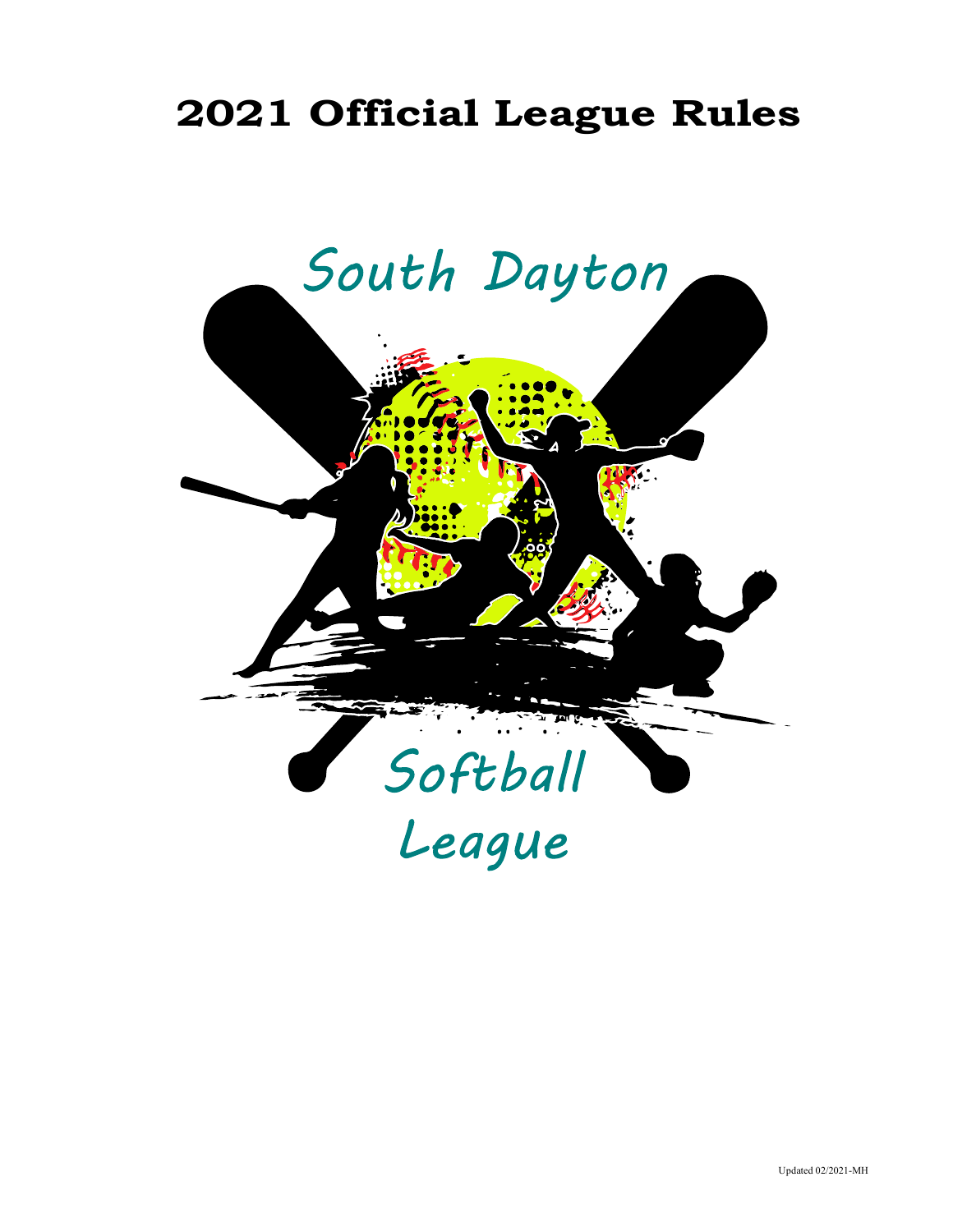This handbook contains the rules for the 2021 season of the South Dayton Community Fast Pitch Softball League. Every attempt has been made to align the rules with that of USA Softball rules with exceptions deemed appropriate based on the skill level of each league. We urge everyone to take the time to read this handbook so that there is a clear understanding of the rules and regulations of league play.

**Any rule not covered by this rule book will be governed by the USA Softball Official Rules of Softball Rule Book (www.usasoftball.com).**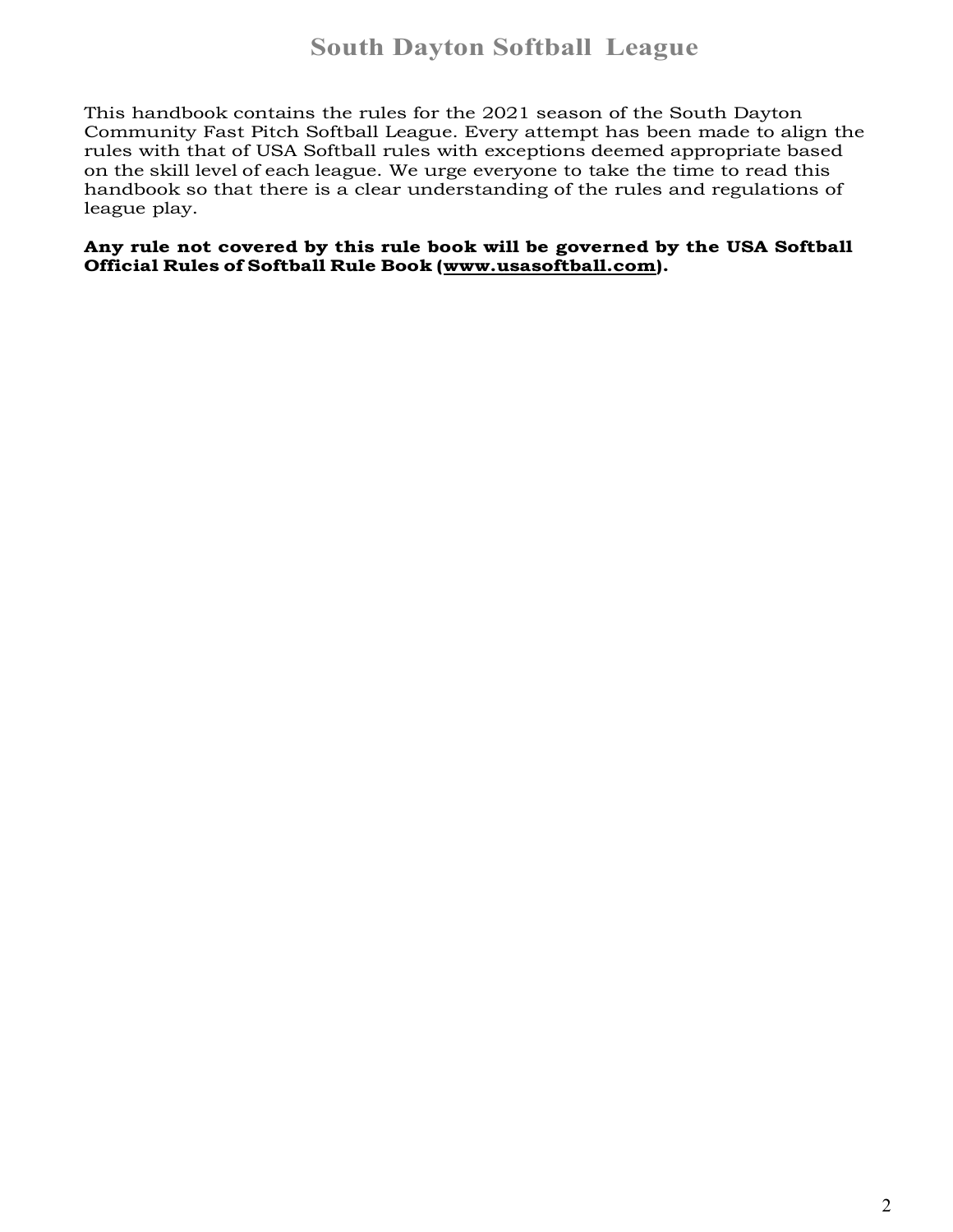# **Playing Rules 2021**

# **Table of Contents**

| Ι.           |                                                                       |  |
|--------------|-----------------------------------------------------------------------|--|
| П.           |                                                                       |  |
| III.         |                                                                       |  |
|              |                                                                       |  |
|              |                                                                       |  |
|              |                                                                       |  |
|              |                                                                       |  |
|              |                                                                       |  |
|              |                                                                       |  |
|              |                                                                       |  |
| IV.          | Team / Player / Manager / Coach / Parent / Spectator Conduct Rules  8 |  |
| V.           |                                                                       |  |
| VI.          |                                                                       |  |
| VII.         |                                                                       |  |
|              |                                                                       |  |
|              |                                                                       |  |
|              |                                                                       |  |
|              |                                                                       |  |
|              |                                                                       |  |
|              |                                                                       |  |
|              |                                                                       |  |
|              |                                                                       |  |
|              |                                                                       |  |
|              |                                                                       |  |
|              |                                                                       |  |
|              |                                                                       |  |
|              |                                                                       |  |
|              |                                                                       |  |
| VIII.<br>IX. | USA Softball "Recreation" League Softball League Specific Rules 18    |  |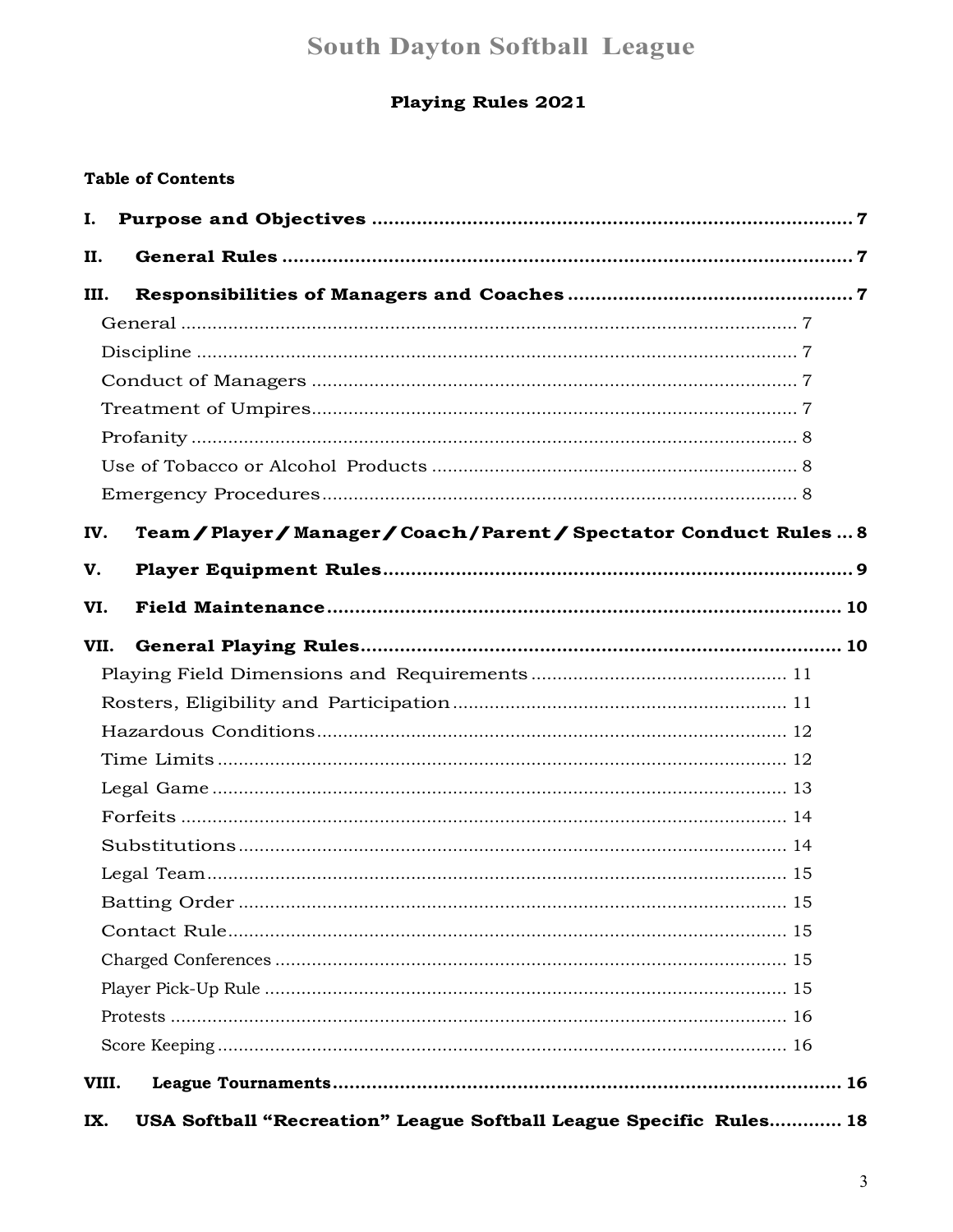| A. GIRLS 18U HIGH SCHOOL LEAGUE RULES (Exceptions to Official USA Softball         |  |
|------------------------------------------------------------------------------------|--|
|                                                                                    |  |
|                                                                                    |  |
|                                                                                    |  |
|                                                                                    |  |
|                                                                                    |  |
|                                                                                    |  |
|                                                                                    |  |
|                                                                                    |  |
|                                                                                    |  |
| B. GIRLS 14U MAJOR LEAGUE RULES (Exceptions to Official USA Softball Rules)        |  |
| 20                                                                                 |  |
|                                                                                    |  |
|                                                                                    |  |
|                                                                                    |  |
|                                                                                    |  |
|                                                                                    |  |
|                                                                                    |  |
|                                                                                    |  |
|                                                                                    |  |
|                                                                                    |  |
| C. GIRLS 12U MINOR LEAGUE RULES (Exceptions to Official USA Softball Rules)<br>22  |  |
|                                                                                    |  |
|                                                                                    |  |
|                                                                                    |  |
|                                                                                    |  |
|                                                                                    |  |
|                                                                                    |  |
|                                                                                    |  |
|                                                                                    |  |
|                                                                                    |  |
|                                                                                    |  |
| D. GIRLS 10U ROOKIE LEAGUE RULES (Exceptions to Official USA Softball Rules)<br>25 |  |
|                                                                                    |  |
|                                                                                    |  |
|                                                                                    |  |
|                                                                                    |  |
|                                                                                    |  |
|                                                                                    |  |
|                                                                                    |  |
|                                                                                    |  |
|                                                                                    |  |
|                                                                                    |  |
|                                                                                    |  |
|                                                                                    |  |
|                                                                                    |  |
|                                                                                    |  |
| E. GIRLS 8U COACH PITCH LEAGUE RULES (Exceptions to Official USA Softball          |  |
|                                                                                    |  |
|                                                                                    |  |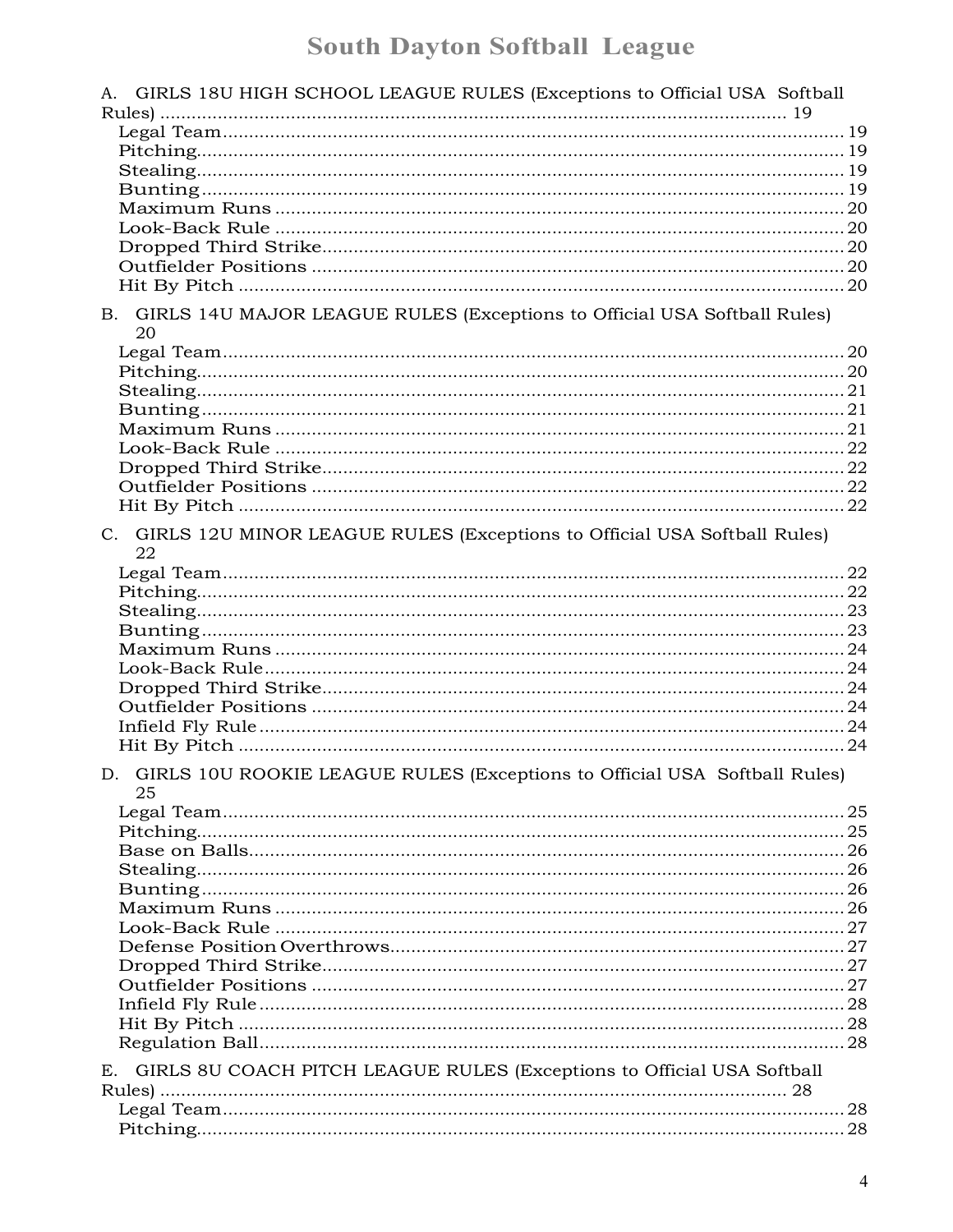| F. GIRLS 6U T-BALL LEAGUE RULES (Exceptions to Official USA Softball Rules)<br>30                                                                         |    |
|-----------------------------------------------------------------------------------------------------------------------------------------------------------|----|
|                                                                                                                                                           |    |
|                                                                                                                                                           |    |
|                                                                                                                                                           |    |
|                                                                                                                                                           |    |
|                                                                                                                                                           |    |
|                                                                                                                                                           |    |
|                                                                                                                                                           |    |
|                                                                                                                                                           |    |
|                                                                                                                                                           |    |
|                                                                                                                                                           |    |
|                                                                                                                                                           |    |
|                                                                                                                                                           |    |
|                                                                                                                                                           |    |
|                                                                                                                                                           |    |
|                                                                                                                                                           |    |
|                                                                                                                                                           |    |
|                                                                                                                                                           |    |
|                                                                                                                                                           |    |
| Regulation Ball                                                                                                                                           | 33 |
|                                                                                                                                                           |    |
| There will be only two coach's time outs per inning, except for injury33                                                                                  |    |
| USA "All Star" Recreation League Softball League Specific Rules 33<br>X.<br>GIRLS 18U HIGH SCHOOL LEAGUE RULES (Exceptions to Official USA Softball<br>А. |    |
|                                                                                                                                                           |    |
|                                                                                                                                                           |    |
| B. GIRLS 14U MAJOR LEAGUE RULES (Exceptions to Official USA Softball Rules)<br>34                                                                         |    |
|                                                                                                                                                           |    |
| C. GIRLS 12U MINORLEAGUERULES (Exceptions to Official USA Softball Rules)<br>34                                                                           |    |
|                                                                                                                                                           |    |
| D. GIRLS 10U ROOKIE LEAGUE RULES (Exceptions to Official USA Softball Rules)<br>34                                                                        |    |
|                                                                                                                                                           |    |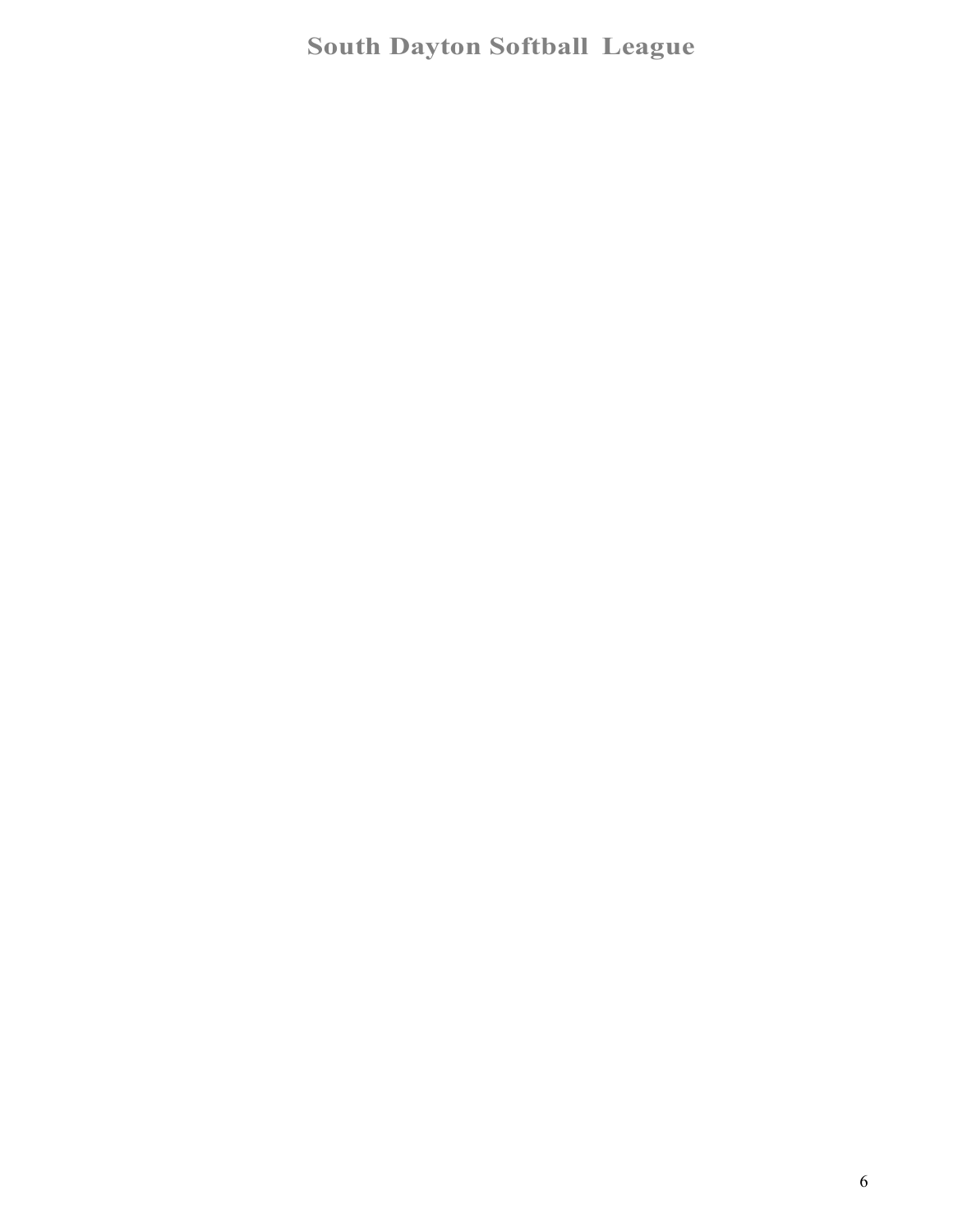### SPECIAL POINTS OF INTEREST FOR SOUTH DAYTON COMMUNITY FAST PITCH SOFTBALL LEAGUE PLAY

**I.** Purpose and Objectives

The purpose of the South Dayton Community Fast Pitch Softball League (SDSL) play are:

To provide girls softball for as many children as possible in our respective communities.

To teach basic knowledge of the game of softball and to develop character in the children by teaching them to play together fairly, abide by the rules, and to win and lose like sportsmen.

**II.** General Rules

The rules outlined in the following paragraphs are the common set of rules for SDSL play. All league play shall be governed by the Official USA Softball Rules except as noted herein and in the ensuing individual league rules that follow.

**III.** Responsibilities of Managers and Coaches

As a condition of managing and/or coaching a team competing in the SDSL, each manager shall be required to read and sign the League's Manager/Coach Code of Ethics Pledge.

Some specific responsibilities of Managers and Coaches are the following: General

The manager has three (3) primary responsibilities:

To do everything possible to encourage the participation and enjoyment of each player.

To teach and develop the proper softball skills.

To protect the girls from permanent injury frequently caused by improper playing and throwing techniques.

# Discipline

A player may be disciplined by being benched for any scheduled games. The opposing manager must be notified before the game begins or the player must play in the game.

## Conduct of Managers

The manager must be in complete charge of his coaches, players, and parents/spectators at all times and is responsible for the instruction and enforcement of all League rules.

## Treatment of Umpires

Managers, coaches and players must not argue with or be abusive toward umpires before, during or after games. They may question interpretation of the rules but not a judgment call. The manager must also ensure that abusive language and unsportsmanlike conduct directed at umpires and other teams is completely eliminated on the part of his or her players and coaches. An umpire may remove from the game and park any manager, coach or player for use of abusive language or unsportsmanlike conduct.

Any manager, coach or player ejected from a game by an umpire shall also be suspended for one (1) additional game. It shall be the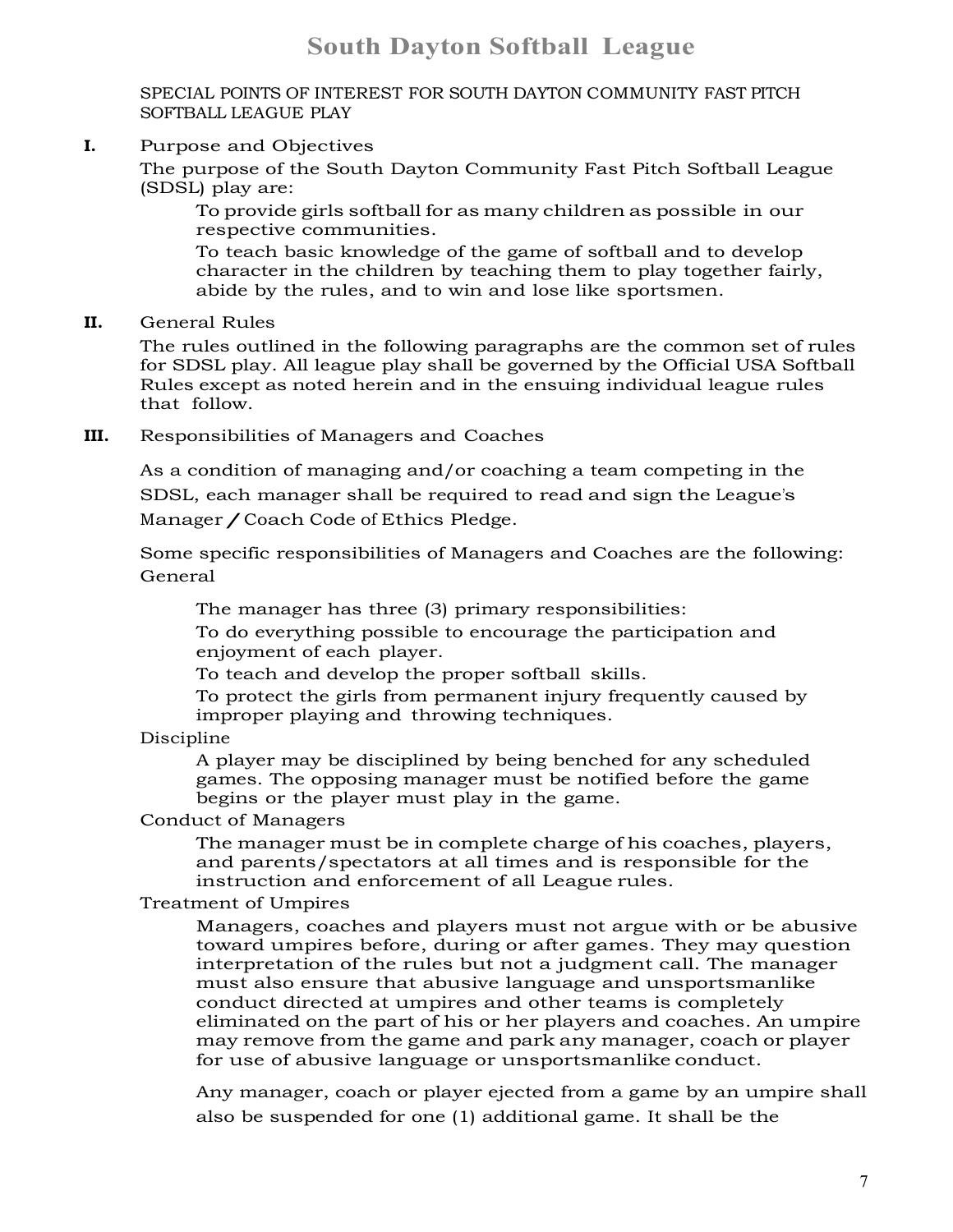responsibility of the League's Coordinator and Community League Liaison to ensure enforcement of this rule.

Profanity

Profanity will not be tolerated and will be cause for immediate ejection from the game.

Managers are responsible for the action and behavior of their parents/spectators. Any parent or spectator who is abusive toward umpires can cause their team to forfeit the game if not controlled by the manager. At the request of the umpire, a manager/coach is required to provide the name and contact information of a parent/spectator ejected from the park for inappropriatebehavior.

If the manager/coach does not know the parent/spectator ejected, he/she should so state to the umpire. If, in the judgment of the umpire, the manager does not cooperate, the manager/coach shall be ejected from the game.

Use of Tobacco or Alcohol Products

The use of tobacco (including E-cigarettes, vaping), alcohol, or other controlled substances is prohibited by anyone on the playing field and in the dugouts.

Emergency Procedures

If a player is injured and requires professional assistance, teams are to follow the procedures of their community organization

**IV.** Team/Player/Manager/Coach/Parent/Spectator Conduct Rules The following actions will not be condoned or permitted under any circumstances:

> Abusive actions, language, profanity, or unsportsmanlike behavior on the field, in the dugout, or in the stands.

Abuse of equipment.

Use of any tobaccoproducts (including E-cigarettes, vaping) inside fences, dugouts, on the field, or in the stands.

Consumption of alcohol or illegal narcotics on any community park property.

Managers, coaches, players, and parents/spectators shall abide by each participating community park rules relative to the use of tobacco (including E-cigarettes), alcohol, or other controlled substances on park and/or school grounds.

When playing in a league game, the umpire is the final authority. He or she can eject a player, coach, or parent/spectator from the field and/or stands for any acts identified above.

A parent/spectator ejected from an SDSL Park for a second time will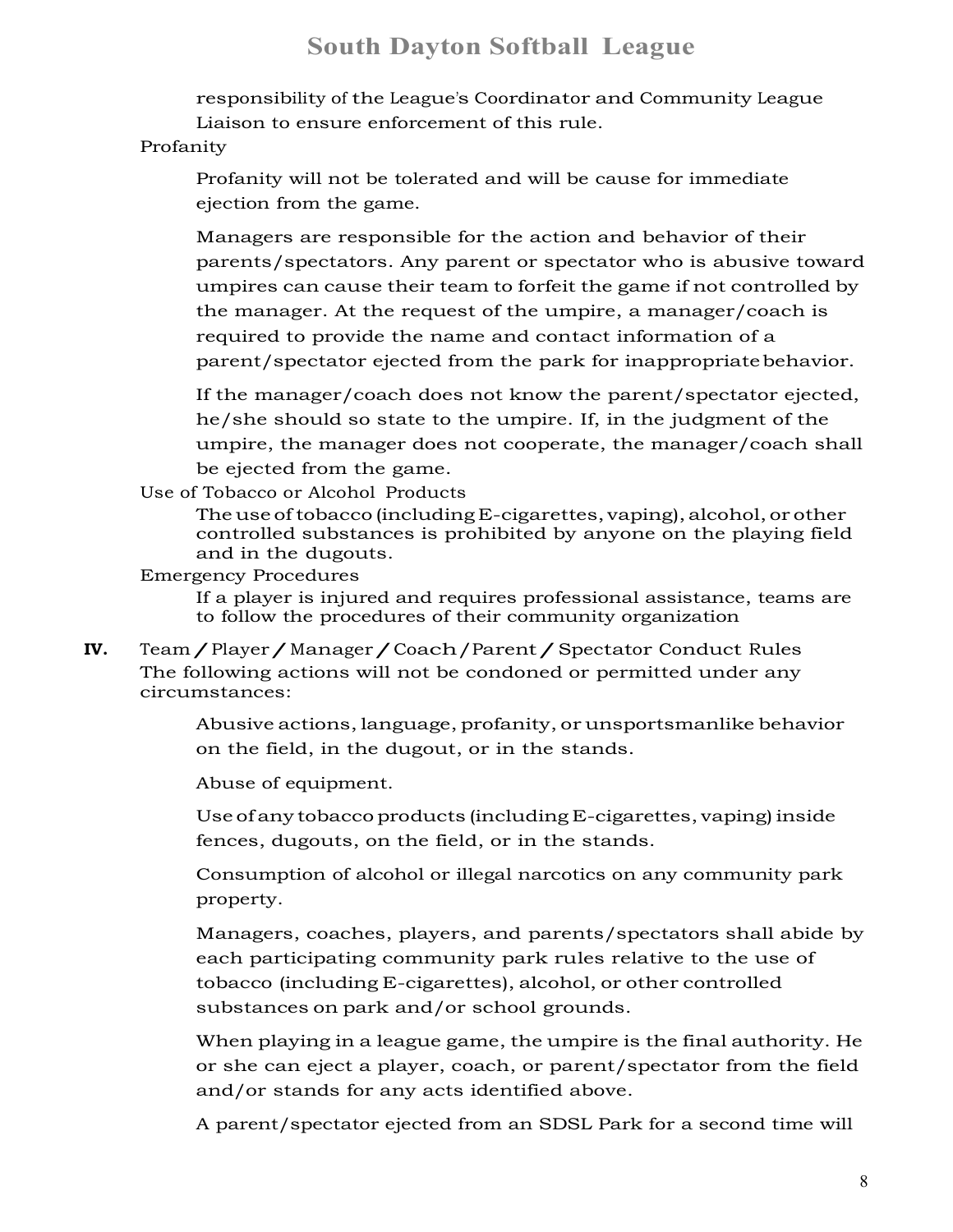be contacted by the League Community Liaison to discuss behavior issues, expectations, and possible consequences if such behavior occurs at future SDSL games.

Consequences to a parent/spectator who does not abide by an umpire's order may involve any one or more of the following: Ejection from the ball field and surrounding area. Ejection from the Park.

Notification of Law Enforcement.

Banishment from attendance at future SDSL games. All of these instances shall be judgment calls by the umpire(s).

The throwing (slinging) of a bat shall not be tolerated. On the first occasion during any game, the team shall be given a warning. On the second occasion by any player, regardless if that player was the player who threw the bat on the first occasion, the player shall be called out and the team shall be given a second warning. On the third occasion during the same game, the player who throws the bat, regardless if that player had thrown the bat the previously during that game, shall be called out and is subject to ejection from the game in the discretion of the umpire.

Players are not permitted to taunt the opposing team's players.

Chants may not include a player's name or nickname.

The penalty for a player being ejected from a game shall be that she shall sit out the team's next game. The umpire shall document the offending player and the manager shall be responsible to make the player sit out the next game. If the player does not sit out, the team will incur a forfeit.

The penalty for a manager, coach, or scorekeeper being ejected from a game shall be that he or she sits out the team's next game. The umpire shall document the offending person and report it to the Community's League Liaison who will report it to the SDSL League Coordinator for that particular league and notify the affected team manager. If the offending person fails to comply, the team will incur a forfeit.

## **V. Player Equipment Rules**

Catchers must wear a chest protector, shin guards, protective mask, and skull helmet including while warming up pitchers.

All batters, base runners, and bat persons must wear protective helmets. Any player judged to have intentionally discarded their protective helmet while running the bases will be called out by the umpire.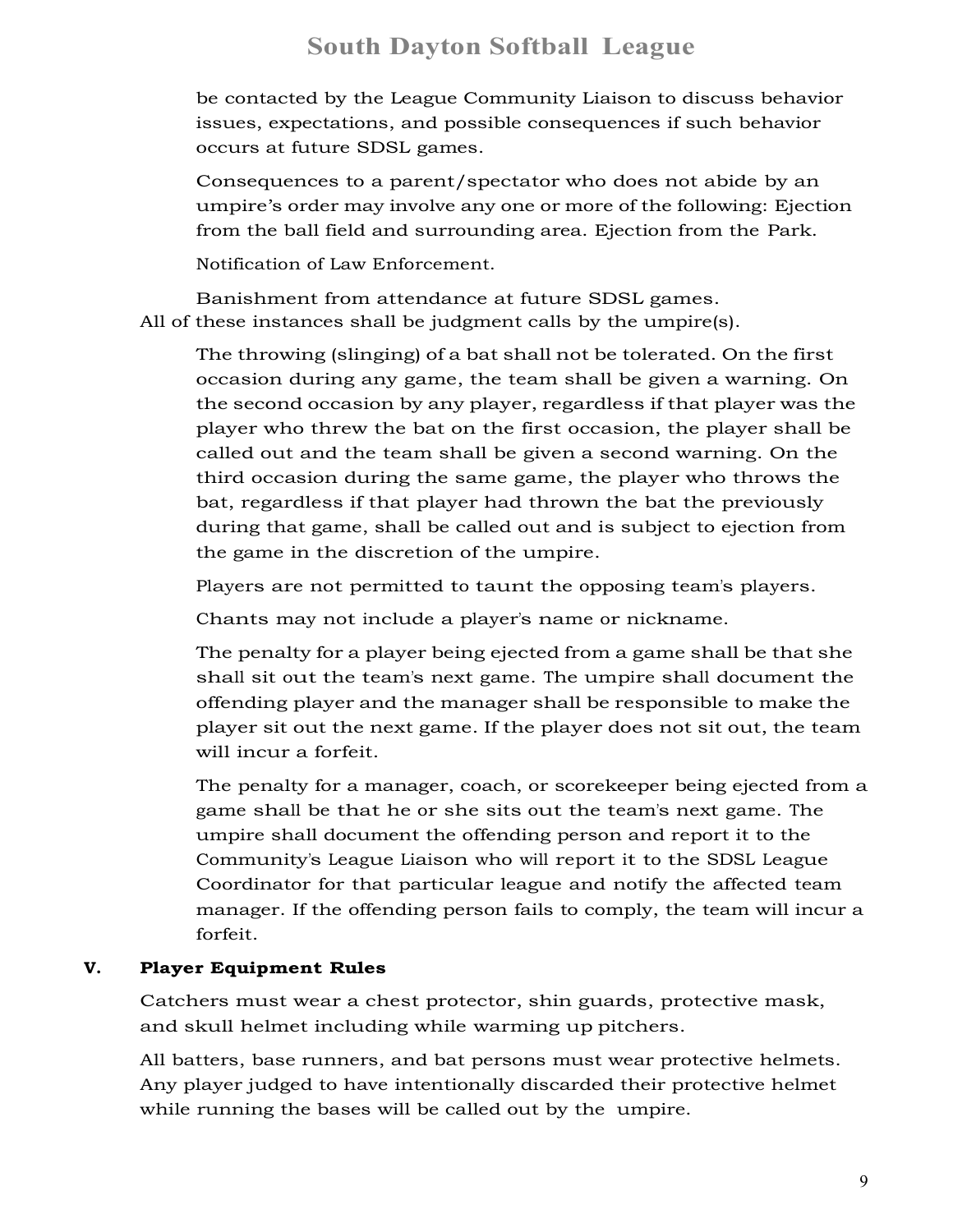All players are required to wear caged helmets pursuant to USA Softball rules. Chin straps are optional but not required.

All players must keep their helmets on until they are safely inside the dugout fence even if the play is dead. This includes going back to the dugout from any base or from home plate after making an out. The only time a player can remove their helmet while in the field of play is due to an injury.

The SDSL adheres to USA Softball guidelines relative to shoes worn by players. USA Softball rules prohibit the use of metal cleats worn by all players participating in the 12U and younger leagues.

Violation of these rules is punishable by the ejection of the player from the game and suspension from the next succeeding game.

All equipment must be kept inside the dugout fences at alltimes.

Exposed jewelry judged dangerous by the umpire must be removed and may not be worn during the game. Religious and medical alert bracelets may be worn but must be taped to the body.

# **VI. Field Maintenance**

The players of both teams are to clean up the area around the ball diamond after each game.

# **VII. General Playing Rules**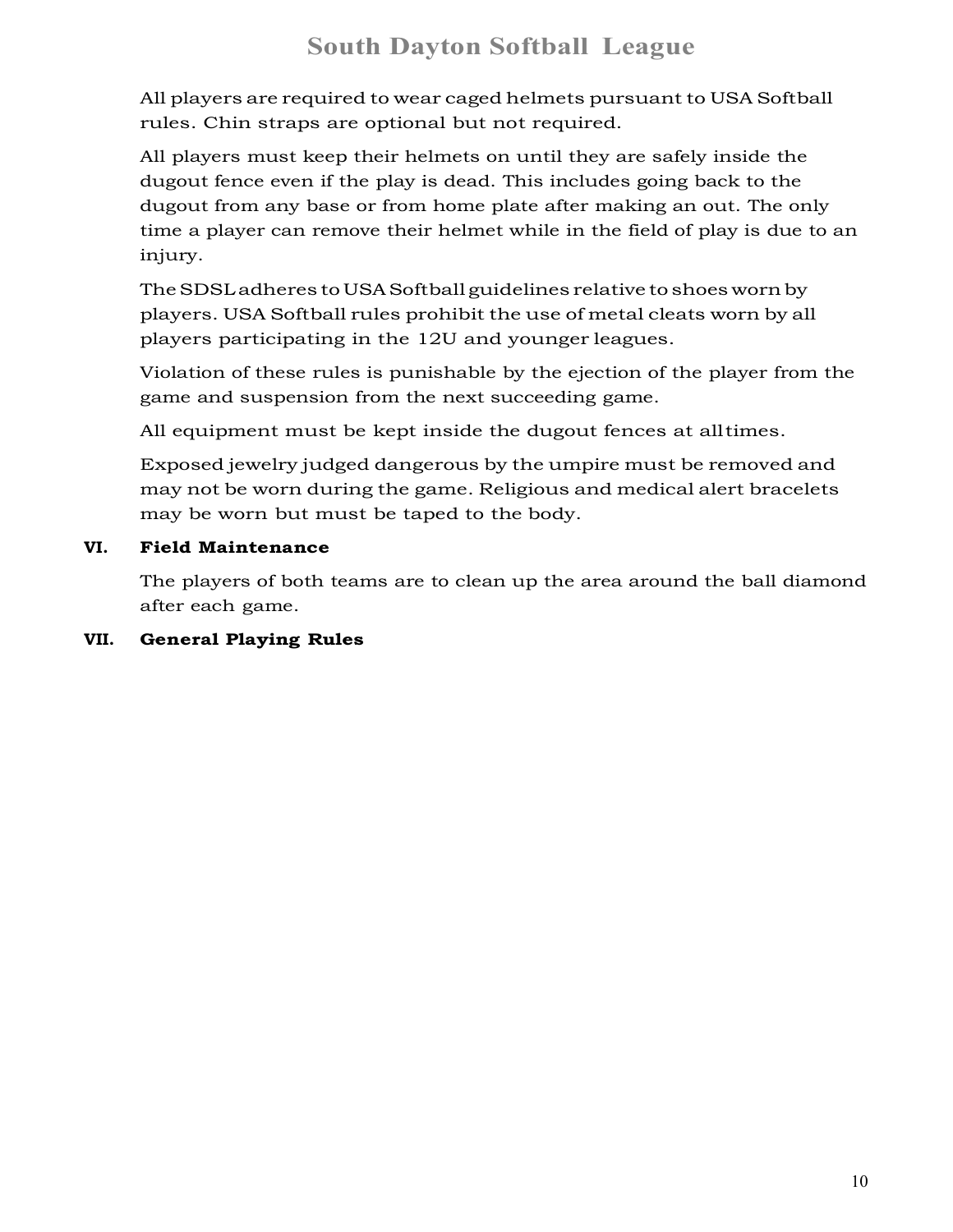Playing Field Dimensions and Requirements

The foul lines shall be lined and extended ten (10) feet beyond first (1st) and third (3rd) base.

Distance between bases shall be sixty (60) feet for all leagues. If the bases are found to be at a different length and play has started the teams will complete the inning and adjust the bases to the proper distances. The time necessary to fix the bases will not be counted toward the game time limit.

The pitching distance and pitcher's circle radius is different for each league.

The pitching rubber must be on a horizontal plane with home plate. Rosters, Eligibility and Participation

A team must field at least eight (8) players if a particular league normally plays with nine (9) or ten (10) players at game time. A team in the 12U Minor league and 10U Rookie league must field at least seven (7) players, a team in the 8U Coach Pitch league must field at least six (6) players, and a team in the 6U T- Ball league must field at least five (5) players at game time. A manager shall have up to fifteen (15) minutes after the scheduled time of his game to field a team of eligible players after which a forfeit will be declared.

Each player must play three (3) innings in each six (6) or seven (7) inning game. Two (2) of those innings must be in the infield with one inning of participation in the infield occurring within the first three (3) innings. In addition, no player will sit the bench for two consecutive innings and no player may sit twice before all players have sat one inning. The only exception to the above rule is upon written request of a player's parents/guardian that their daughter play only the outfield positions during the season. Managers should maintain a copy of such request if challenged during a game. 18U High School League and the 14U Major League, the two (2) inning infield rule above shall not apply.

A violation of this rule will not be subject to protest; however, a warning shall be given to the manager for the first rule violation and the removal of the manager for the rest of the year for a third violation of this rule. A violation of this rule in a tournament game will be protested to the League Coordinator and be subject to the Coordinator's decision to remove the manager for the remainder of the tournament or forfeit of the game, if so warranted.

The above rule does not apply in the event of player disciplinary action. In the event of player disciplinary action, the League and opposing manager must be informed of such action before the start of the game.

All team players present at the start of a game will be in the offensive line up and bat continuously. The only exception to this rule is if a player is injured, sick, ejected or disciplined by her coach.

Any team player arriving after the start of the game but before the top of the third (3rd) inning will be added to the end of the batting order but shall only be required to play half  $(1/2)$  of the remaining innings.

If an umpire ejects a team player from the game, her position in the batting order is an out.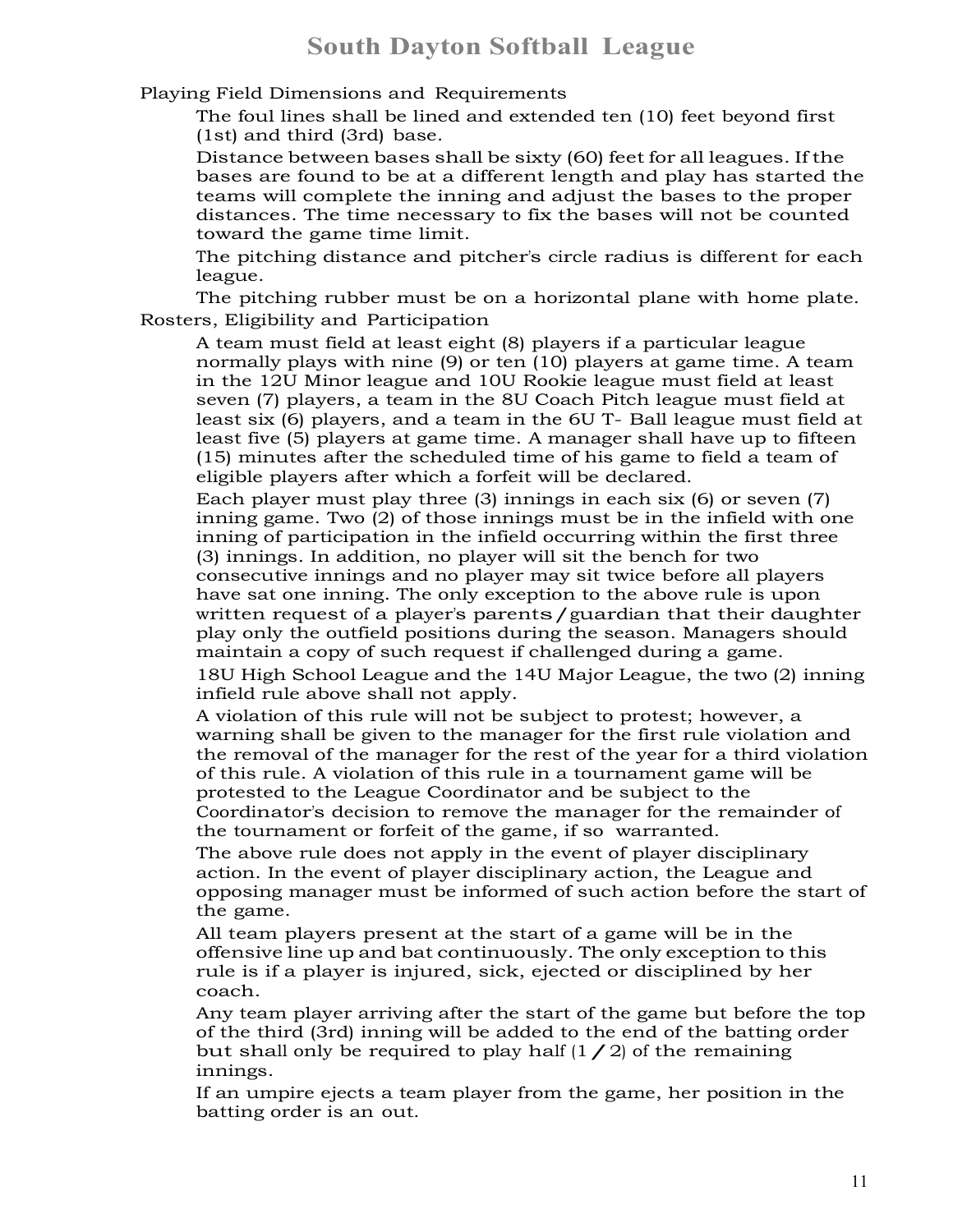- In all recreation leagues, if a player leaves a game due to injury or any other reason, her inability to bat or absence from the lineup will not result in an out.
- In all leagues, when a player is injured or unable to continue playing and is removed from the game, another player can come in off the bench and take the injured player's defensive position in the field. If a player is injured or unable to continue during her at bat and is removed from the game, the player who made the last out comes to the plate and assumes the injured batter's count. The injured batter from that point on is skipped in the batting order unless she is later able to participate, when she shall assume her prior batting order position.
- Only team players, manager, two coaches, one scorekeeper, and a bat person for each participating team will be allowed in their respective dugout. The offensive team will be permitted base runners, on deck batter, batter, and only two members of the coaching staff (limited to coaching boxes) onthe field while the ball is in play. The coaches must not interfere with any player or their attempt to make a play on the ball.
- All players must remain in the dugout and behind the fences until moving into the on-deck spot. Players may not stand or sit in the doorway to await their turn to bat or while sitting out of the defensive lineup.
- Only one (1) player is permitted in the on-deckspot.
- The base coaches cannot touch a player until the play is dead.

Hazardous Conditions

- The stated inclement weather and field condition protocol of the home team community park shall govern the guidelines to be used in determining whether it is safe for a game to start or resume.
- When hazardous weather conditions threaten the safety and health of the players, the game shall be suspended until the conditions have subsided. At that time, the umpire may resume the game.
	- o At a minimum, if lightening is imminent or a thunderstorm is approaching, all personnel, athletes and spectators shall evacuate to available safe structures or shelters.
	- o Thirty-Minute Rule Upon the first indication that thunderstorm development is within fifteen miles of the contest, the umpire shall suspend the competition until thirty (30) minutes after the storm has left this fifteen (15) mile zone. Any subsequent lightning or thunder after the beginning of the thirty (30) minute count shall reset the clock and another count should begin.
	- o The umpire shall wait a minimum of thirty (30) minutes before calling a game unless the managers agree in consultation with the umpire to terminate earlier.

## Time Limits

- § The time limit for all league games shall be as follows:
	- 6U T-Ball League--one(1) hour and fifteen (15) minutes finish the inning or six (6) innings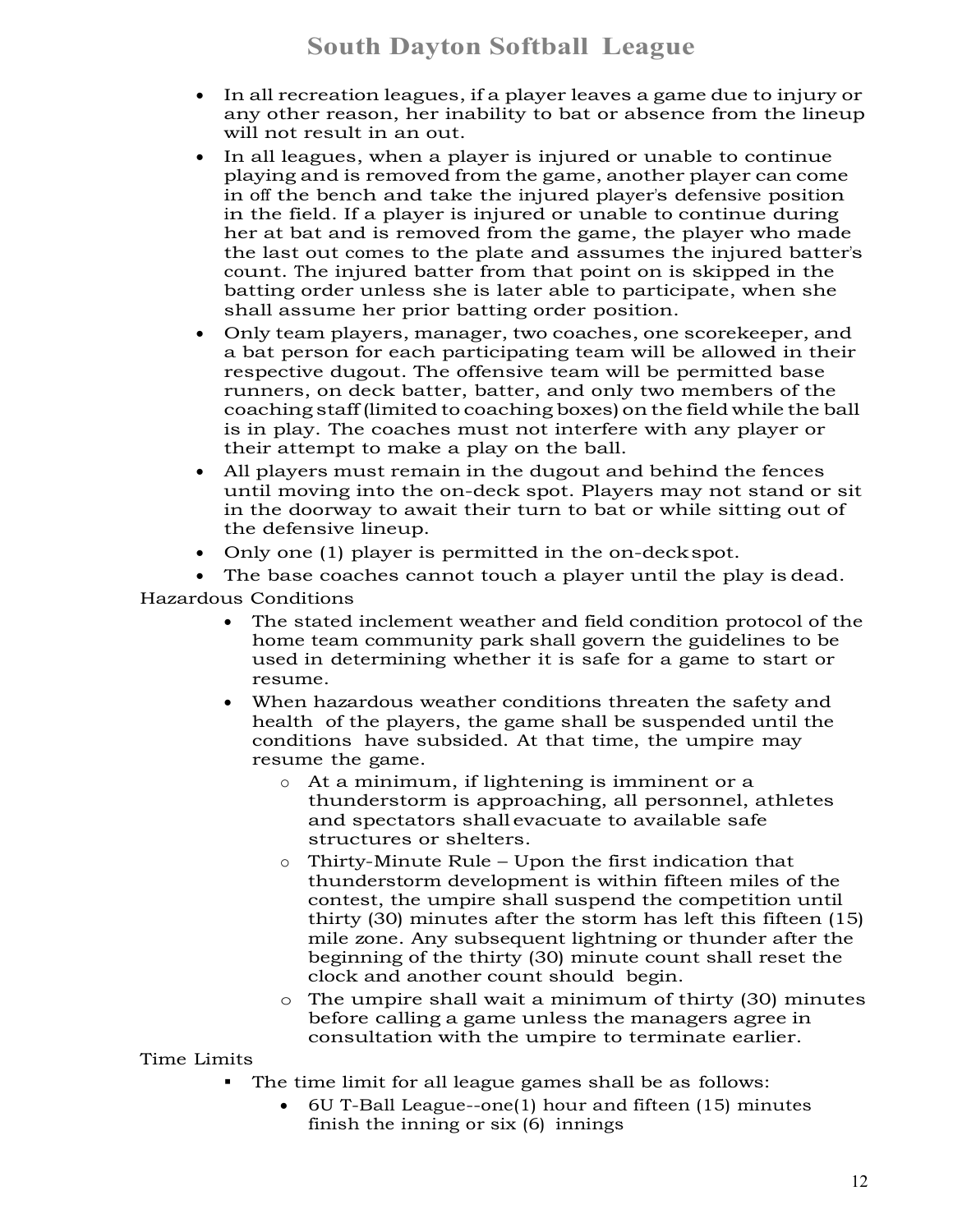- 8U Coach Pitch League one (1) hour and thirty (30) minutes finish the inning or six (6) innings
- 10U Rookie League one (1) hour and thirty (30) minutes finish the inning or six (6) innings
- 12U Minors League one (1) hour and thirty (30) minutes finish the inning or six (6) innings
- 14U Majors League one (1) hour and forty-five (45) minutes finish the inning or seven (7) innings
- 18U High School League one (1) hour and forty-five (45) minutes finish the inning or seven (7) innings
- § The umpire shall announce the official start time and keep the official time. The umpire's watch will be the officialtime.
- Determining the time limit, a new inning begins immediately after the final out of the previous inning, or the fifth run scored (for divisions playing with the five-run inning rule). Example – 10u game, bottom of the 3rd inning, and the 5th run scored to tie the game at 1 hour 27 minutes used. The 4th inning immediately starts after the 5th run is scored and the teams will finish the 4th inning.
- § No new inning may start after the game time limit as defined in Section VII.19 Time Limits above has been reached. However, any new inning started prior to the time limit shall be completed in full (unless, of course, the home team is ahead after the visiting team has finished its offensive half of the inning).
- § Teams will have a two (2) minute time limit between innings. The umpire will have sole discretion on this as it is his/her responsibility to keep the game moving.
- Fifteen (15) minutes will be allowed after the umpire calls "play" ball" before a forfeit is declared due to the inability of either team to field a team.
- § Prior to game time, teams are to warm up in the grass areas only. The exception being that both teams are granted five (5) minutes of infield practice, fifteen (15) minutes before game time. Managers (not umpires) are responsible for seeing that their teams get this pre-game infield practice. Failure to comply will result in forfeit of practice time. Games must be started on time. Pitchers will be granted three (3) to five (5) warm-up pitches or two (2) minutes, whichever comes first, before each half inning.
- § Games will not be started after 7:00 p.m. on school nights and 8:00 p.m. on other nights.

# Legal Game

A complete game shall consist of six (6) or seven (7) innings, depending on the league involved as follows:

- 6U T-Ball League Six (6) Innings
- 8U Coach Pitch League Six (6) Innings
- 10U Rookie League Six (6) Innings
- 12U Minors League–Six (6) Innings
- 14U Majors League Seven (7) Innings
- 18U High School League Seven (7) Innings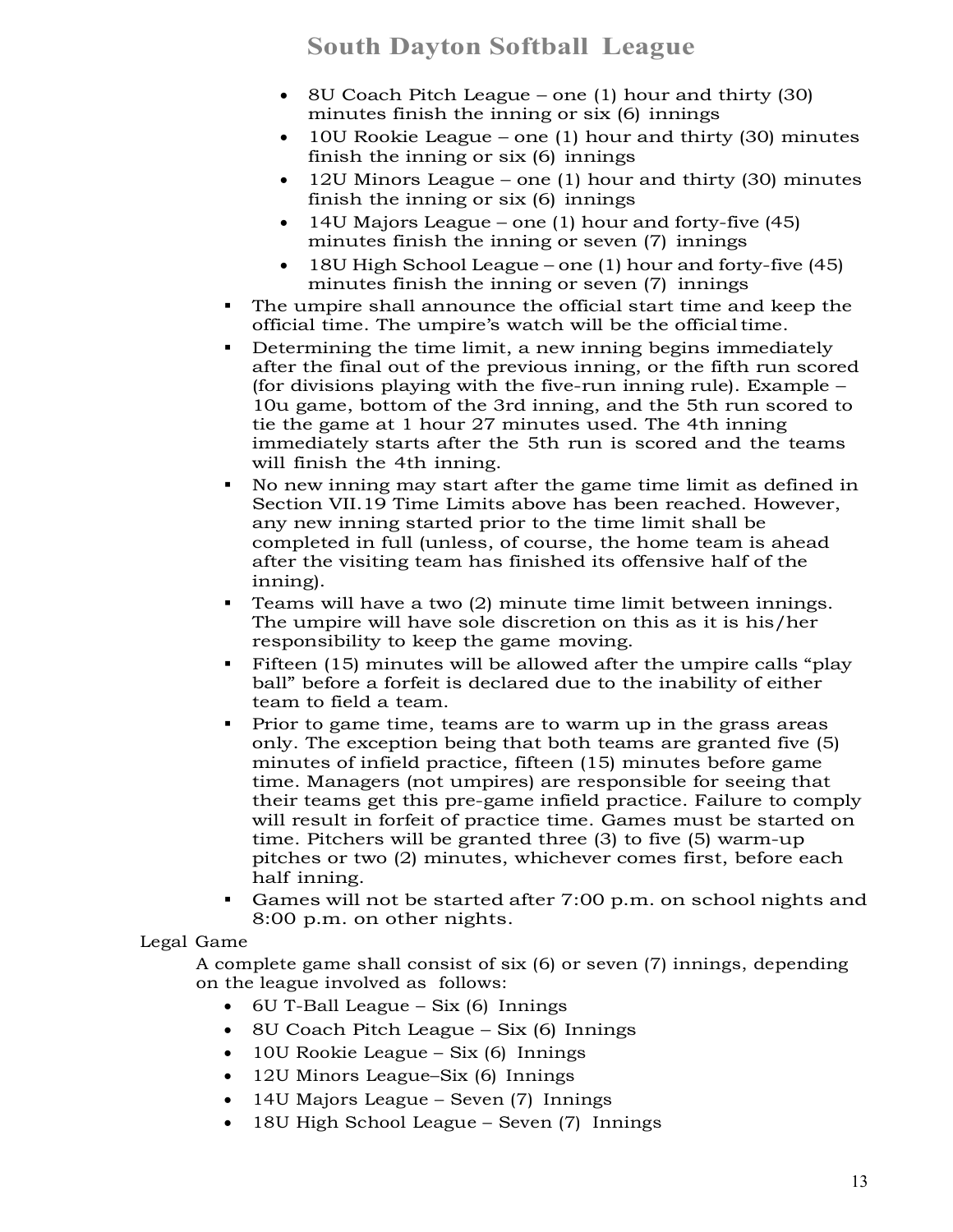In a game called for any reason other than time limit or run-ahead rule (See Rule VII.30 General Playing Rules), four (4) innings shall constitute a legal game and the losing team must have completed four (4) times at bat. In the case of a time limit, the game is legal after the losing team has had its turn at bat.

Games stopped for the four (4) inning requirement due to inclement weather, will not be rescheduled.

Games stopped before the four (4) inning requirement due to inclement weather, will be considered suspended games and will be rescheduled and resumed at the exact point where the game stopped. Players in the original game lineup who are unavailable for the rescheduled game, will have their batting positions skipped with no out registered. New players who were unable to attend the originally scheduled game will be inserted at the end of the lineup. Following USA Softball run-ahead rules, a complete game will be declared if after three (3) innings a team is ahead by 15 runs or more and if after four (4) innings a team is ahead by 12 runs or more and if after five (5) innings a team is ahead by 8 runs or more.

When a legal game is tied after the time limit has expired, the game shall end in a tie and be recorded as such in the league standings. For tournament games, see Section IX.58 League Tournaments for application of the international tie-breaker rules to determine the outcome of the game.

League standings will be final at the conclusion of the regular season play. Teams that end up tied will be decided by the tie breaker system defined in the SDSL League Bylaw document.

If the scheduled umpire(s) fails to appear, the game will be played with a member of each team's coaching staff umpiring from behind the pitcher's mound while their team is on defense. The only exception to this rule is if both managers agree to have another individual(s) umpire the game. Regardless, the game will be played.

#### Forfeits

A manager shall have up to fifteen (15) minutes after the scheduled time of his game to field a team of eligible players or forfeit thegame (see General Playing Rules).

Substitutions

Defensive substitutions may be made freely but must be made prior to the start of a new inning. However, pitchers may be substituted from the bench or the field at any time.

If a pitcher is removed during any game, the manager shall be permitted to remove her from the pitching position for a minimumof three (3) recorded outs and then later return her to the pitching position as long as she does not pitch more than the innings (outs) allowed for that league. Only one (1) re-entry at pitcher is allowed.

For games that extend into extra innings, a pitcher is allowed one additional re-entry to the pitching position and may pitch an additional two (2) innings in excess of the maximum innings allowed for that particular league.

If a pitcher hits three (3) batters in one inning, that pitcher shall be removed from the pitching position and is permitted her one (1) reentry at pitcher pursuant to the guidelines above provided she has not already re-entered at the pitching position.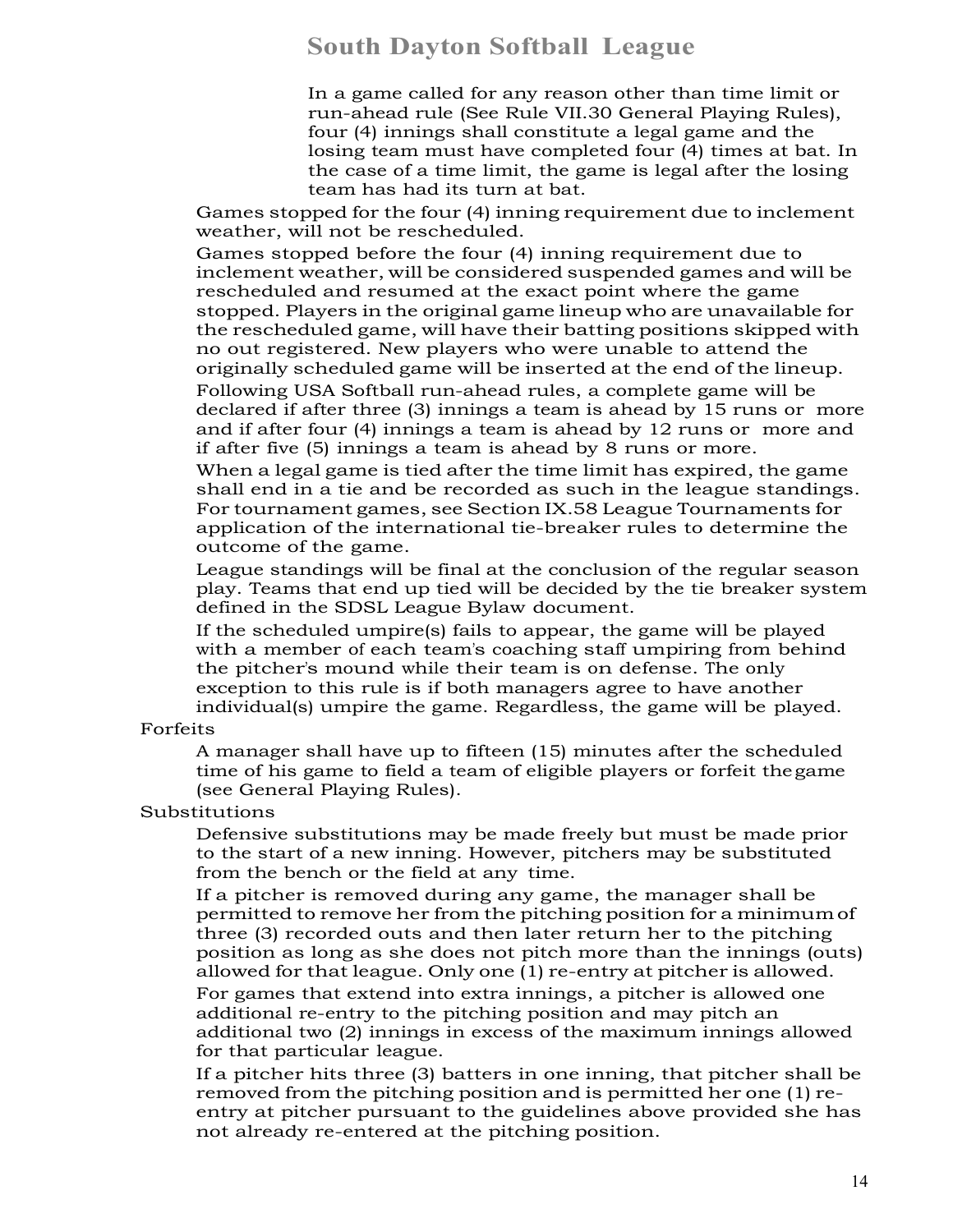The violation for violating Substitutions Rules shall be forfeiting of that game.

### Legal Team

See General Playing Rules.

### Batting Order

See General Playing Rules.

### Contact Rule

Runners are responsible for avoiding collisions with the defensive players.

When the defensive player has the ball and is waiting for the runner, and the runner remains on his feet and crashes into the defensive player, the runner will be declared out. If in the umpire's judgment, contact was made deliberately, the player shall be ejected from the game. The intention of this rule is to encourage baserunners to slide.

If a defensive player without the ball obstructs a runner, it is a call to be made in the judgment of the umpire(s) but collisions must still be avoided.

When a play on a runner is imminent, the runner must either slide, try to "get around" the tag or surrender to the tag without making physical contact with the defensive player in anyway. Failure to comply in the judgment of the umpire shall result in the runner being declared "out".

When a defensive player blocks the runner from the base without the ball and the runner slides, she will be awarded the base due to obstruction. If the ball and the runner arrive simultaneously, the call will be based on the umpire's judgement. If the runner fails to slide and contact is made, other than incidental, the runner will be called out. If there is no slide, but there is no contact, there will be no violation of this rule. This rule does not apply at first base as there is no requirement to slide at first base. However, malicious contact at first base will still be grounds to be called out, ejected, or both.

The intent of this rule is to minimize injuries caused by unnecessary collisions. No player shall be called out for simply failing to slide.

#### Charged Conferences

#### Defense:

There shall be only three charged conferences between manager or other team representative from the dugout with any defensive players in a six (6) or seven (7) inning game. For every inning beyond six (6) or seven (7), there shall be one charged conference per inning between manager or other team representative from the dugout with any defensive players. Time granted for an obviously incapacitated player or for the replacement of the pitcher shall not constitute a Defensive Charged Conference.

# Offense:

There shall be no more than one charged conference between team representatives and the batter, another team representative, and/or runners in an inning. The umpire shall not permit any such conferences in excess of one in an inning. Time granted for an obviously incapacitated player shall not constitute an Offensive Charged Conference.

### Player Pick-Up Rule

Teams may pick-up players to fill in for an absent or injured roster players from that community's age level league or the age level league below.

No pick-up players from outside any participating community's organization are allowed.

The Pick-Up players must bat in the last batting position in the lineup and only play the outfield position(s). Since there are no outfielders in the 6U T-Ball league, pick-up players may play any position except the pitcher and 1st base positions.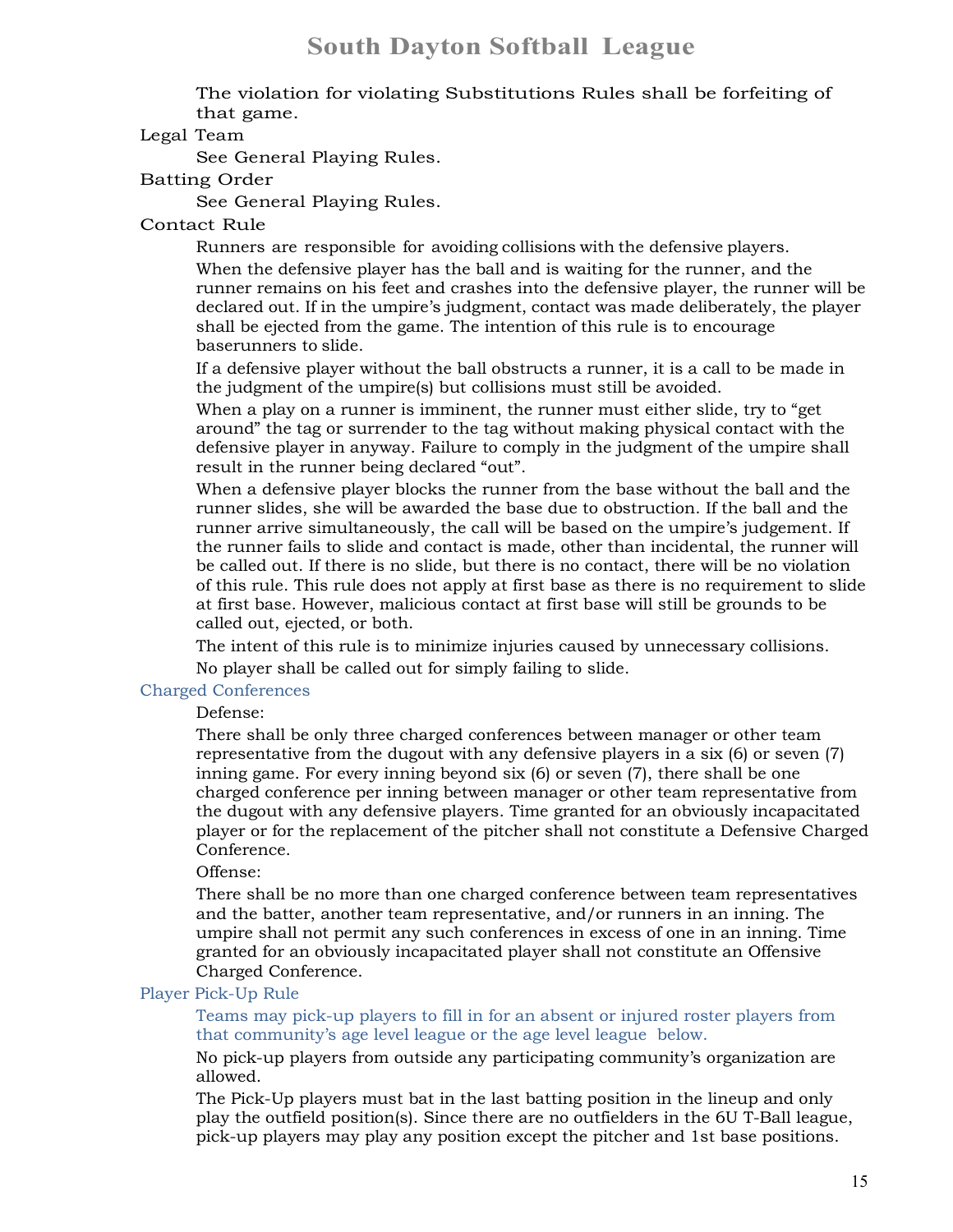Any team using Pick-Up players must field at least six (6) rostered players (five (5) in the 8U Coach Pitch and 6U T-Ball leagues).

For post-season tournament games, teams must abide by the previous rule but are limited in the number of Pick-Up players to the number necessary to field all nine (9) positions on the field (ten (10) positions in those leagues that play ten (10) positions).

Players rostered on a SDSL USA Softball Recreation "All Star" League team are not eligible to play as Pick-Up players for a "Recreation" League team.

### Protests

No protests will be allowed on judgment calls of the umpire.

If a manager desires to protest a rule interpretation by the umpire, the manager shall notify the Home Plate Umpire that they are lodging a protest prior to the next pitch. The Home Plate Umpire will call a conference at home plate with both managers, other members of the umpire team, and both scorekeepers to notify them that the game shall be played under protest. The Home Plate Umpire shall mark in the official score book the current game situation. The manager lodging the protest shall be responsible for completing the League Protest Form during or immediately following the game. If the protesting manager desires to follow-up on the protest at the end of the game, the signed League Protest Form must be presented to the League Coordinator in writing and emailed to the league email address (See Score Keeping) within twenty-four (24) hours following conclusion of the game.

All protests must be accompanied by a one-hundred (\$100) dollar cash protest fee which will be refunded if the protest is ruled in favor of the manager.

The League Coordinator shall review the protest with the assistance of the League Executive Board and strive to return a decision within one (1) week from the date of the protest.

### Score Keeping

The home team will be the official scorekeeper.

The winning team will be responsible for reporting all game score results to the League email address at southdaytonsoftballleague@gmail.com or submit on the website within 24 hours of the completion of each game.

Umpires must sign the official scorebook at the end of each game.

### **VIII. League Tournaments**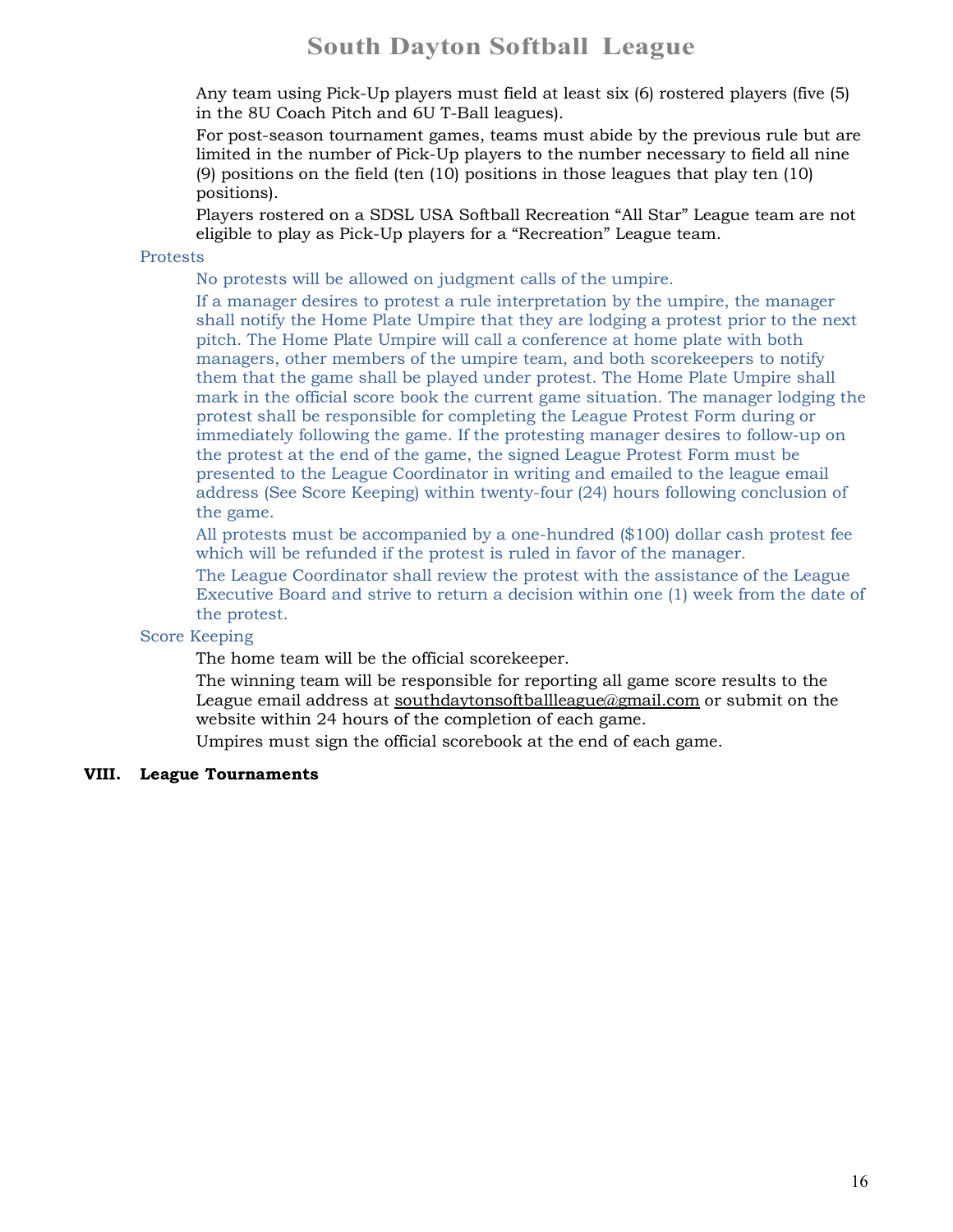All league regular seasons will be followed by a single elimination tournament. In the event any league other than 6U T-Ball and 8U Coach Pitch is comprised of four (4) teams or less, the league may play a double elimination tournament. In addition, if a league has a minimum of eight (8) teams, consideration will be given to hosting two league post season tournaments – a "Gold" tournament for the higher finishing teams in the final regular season standings and a "Bronze" tournament for the lower finishing teams in the final regular season standings.

It is expected that each team will participate and play in the year-end post-season league tournament. Failure to do so negatively impacts the opportunity for other teams in the league to play additional games. If for some reason a team is unable to play in the tournament, the coach of a 6U, 8U, 10U, or 12U team, must notify the league Board by June 1st of their decision not to participate. If a 14U or 18U team, the coach must notify the league Board by July 1st . Failure to do so will result in a \$100 fine per team being assessed to the community organization to which such teams are associated.

The SDSL Board will decide each year which communities will host each age-based post season league tournament.

The SDSL tournament host community will be responsible for all aspects of hosting the tournament including field scheduling, game times, umpires, trophy presentation, Manager/Coach communication, and reporting tournament game score results on the website, app or via the league email southdaytonsoftballleague@gmail.com so that tournament brackets can be maintained on the league website.

The SDSL League Coordinator will be responsible for tournament seeding and establishing the initial tournament brackets.

To be eligible to participate in the league tournament, a player must be a player listed on a team roster no later than May 1st (June 15th for the 14U Majors and 18U High School leagues) and have played in at least half (50%) of her team's regular season games. If, due to injury, a player did not play in at least half (50%) of her team's regular season games, the player shall be eligible to participate in the year end league tournament but only after notifying the SDSL League Coordinator of the circumstances.

All league tournament games shall abide by the same five (5)-run per inning maximum and game time limits as during the regular season. The only exception is the year end league tournament championship game in which there shall be a two (2) hour time limit.

When a tournament game is tied after the time limit has expired (or, in the case of the tournament championship game the last inning is played), the international tiebreaker rules shall be in effect at the start of the next inning and play shall continue until a winner is determined. The international tie-breaker rules require the team at bat begin the inning with a runner at second base. The player representing the last batted out of the previous inning is the runner that occupies second base to begin the inning.

Team seeding for each league tournament will be based on a team's position in the final regular season league standings based on team winning record percentages (the team finishing with the best winning percentage shall be awarded the #1 seed, the team with the second-best winning percentage the #2 seed, etc.).

The higher seed (i.e. lower numerical seed) is always the home team for tournament games. The home team for the championship game is determined by coin flip. In situations where two teams are tied in the league regular season standings with the same winning percentage, the following tie breaker system shall be used in order of priority until the tie is broken:

- Head-to-head competition
- Record against team immediately above them in the standings
- Record against team immediately below them in the standings
- Runs scored in head-to-head competition
- Runs scored against team immediately above them in the standings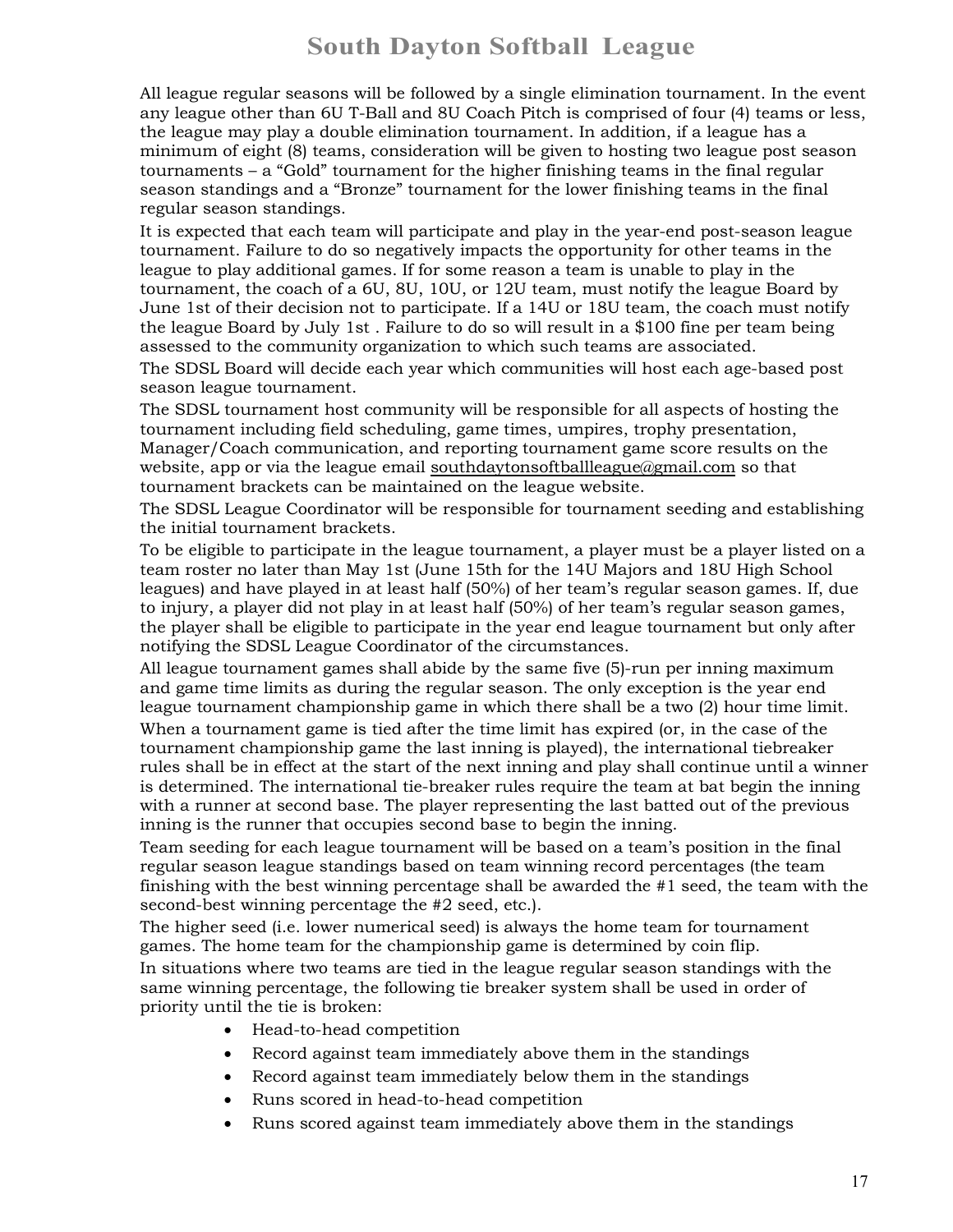- Runs scored against team immediately below them in the standings.
- Flip of a coin

# **IX. USA Softball "Recreation" League Softball League Specific Rules**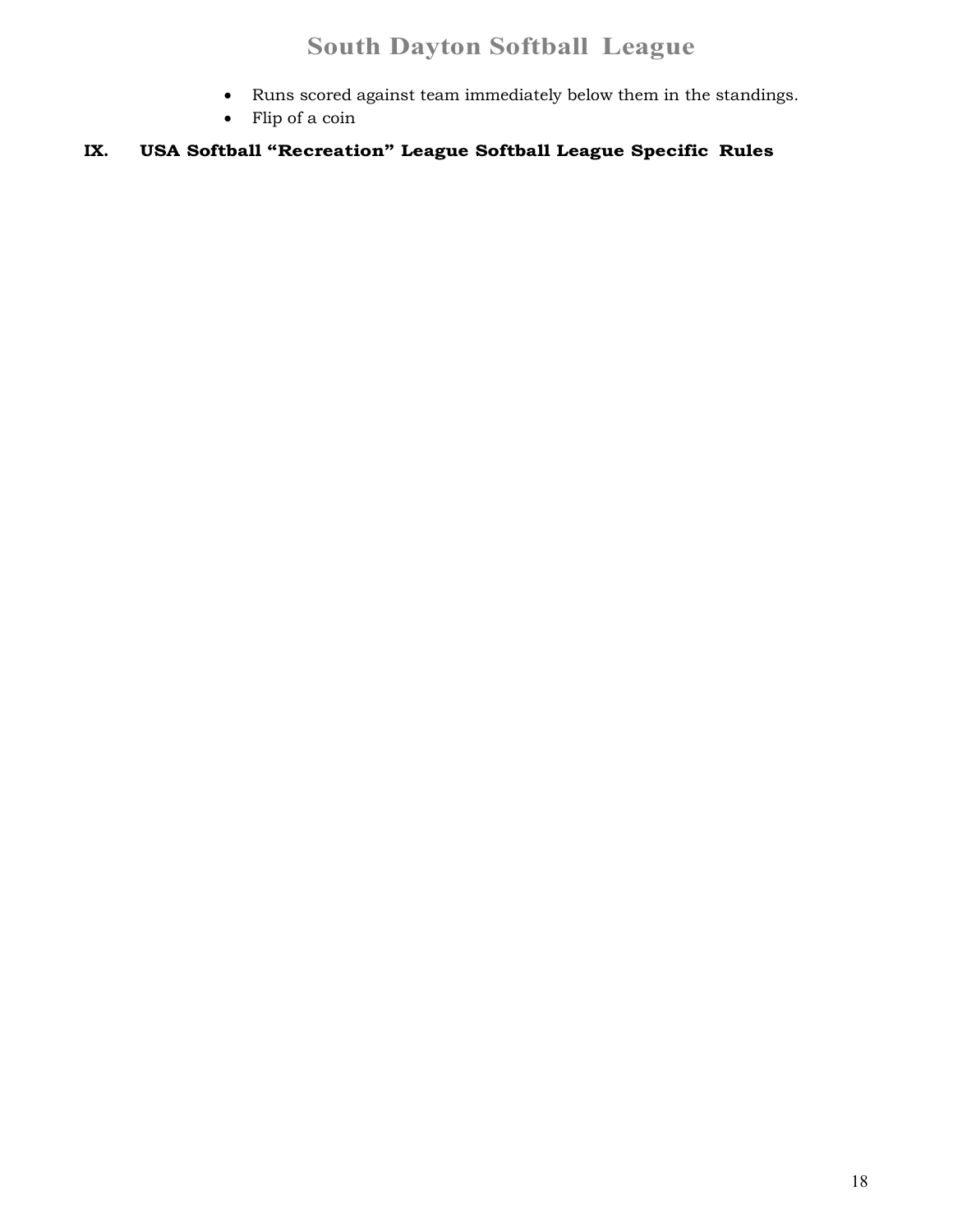### A. GIRLS 18U HIGH SCHOOL LEAGUE RULES (Exceptions to Official USA Softball Rules)

### Legal Team

Nine (9) players shall constitute a team, but teams shall be permitted to play with eight (8) players (see Player Pick-Up Rule for utilizing players from other teams or a lower league).

### Pitching

Pitchers are allowed one re-entry. Pitchers must be removed after hitting three (3) batters in one inning and may re-enter the game at the pitching position subject to the one re-entry rule (see Section VII. 35).

For games that extend into extra innings, a pitcher is allowed one additional re-entry to the pitching position.

USA Softball Rules require pitchers do the following:

The pitcher shall bring their hands together for not less than one second and not more than 10 seconds before releasing the ball. A backward step may be taken before, simultaneous with or after the hands are brought together. The pivot foot must remain in contact with the pitcher's plate at all times prior to the forward step.

Managers and Coaches are to teach the girls the proper technique for pitching. Such rules will be fully enforced for all High School League games.

USA Softball rules shall govern in the event a pitch is declared "illegal" by the umpire. An illegal pitch shall be declared immediately by the umpire (delayed dead-ball signal). The batter is awarded a ball.

Exceptions:

If the batter reaches first base safely and each other runner advances at least one base, the illegal pitch is nullified.

If the batter does not reach first base safely or if any base runner fails to advance at least one base, the coach of the team at bat shall have the option of the result of the play or the penalty of the illegal pitch.

If the batter is hit by an illegal pitch out of the strike zone, the batter is awarded first base, therefore any base runners are awarded one base.

If ball four is an illegal pitch, the batter is awarded first base, therefore any base runners are awarded one base.

Intentional walks are permitted but the pitcher must throw four (4) balls. A circle, eight (8) feet in radius and sixteen (16) feet in diameter, shall be lined around the pitching rubber.

Distance from the front edge of the pitching rubber to the base edge of home plate is forty-three (43) feet.

Stealing

Stealing/Lead offs can occur after the ball leaves the pitchers hand. "Courtesy" runners are allowed for Pitchers and Catchers after two outs have been recorded in an inning. The player who made the last batted out shall be the "courtesy" runner.

## Bunting

Bunting is allowed in this league.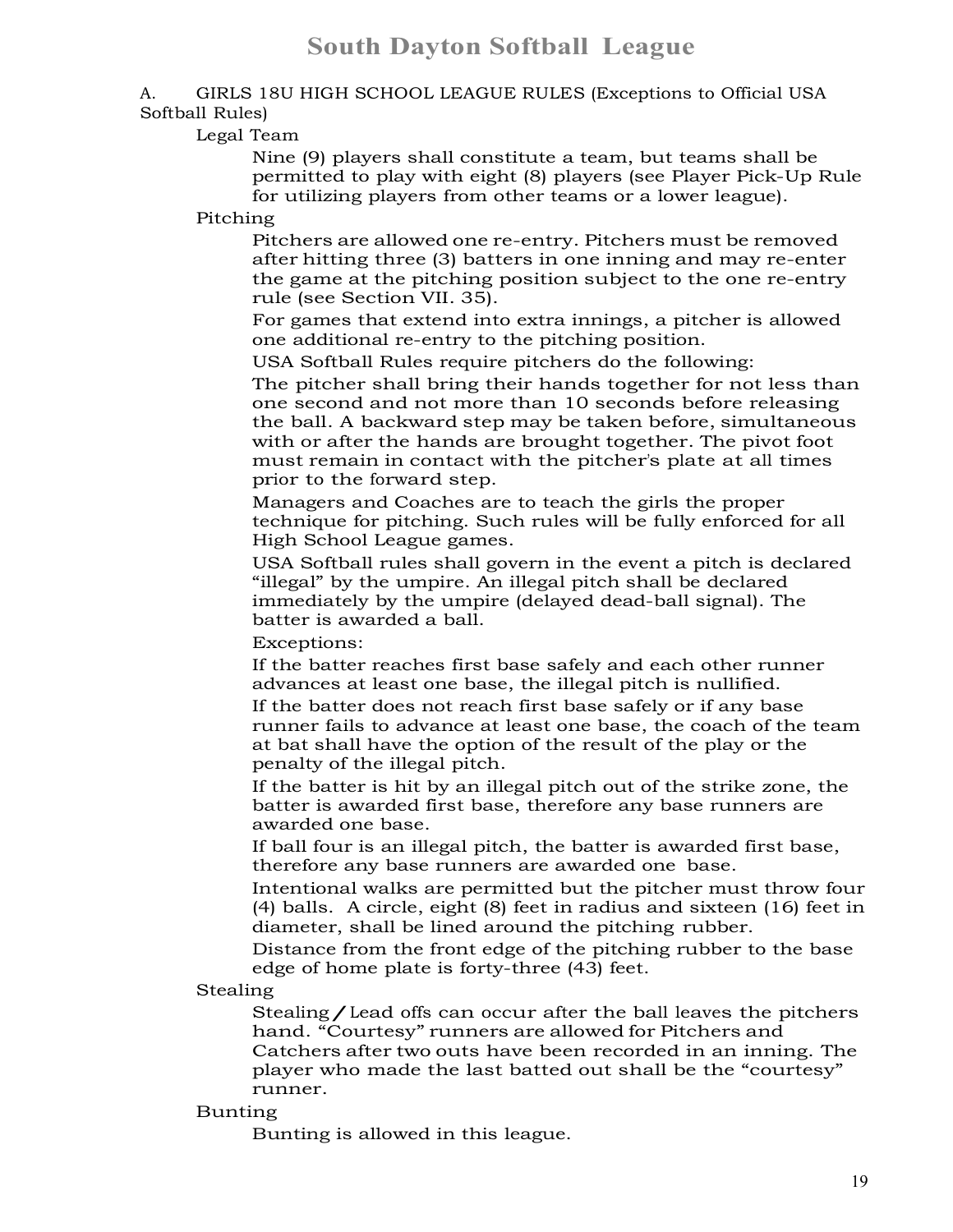Maximum Runs

Pursuant to USA Softball rules, there is no limit to the number of runs a team can score in any inning. Following USA Softball rules, a complete game will be declared if after three (3) innings a team is ahead by 15 runs or more and if after four (4) innings a team is ahead by 12 runs or more and if after five (5) innings a team is ahead by 8 runs or more.

Look-Back Rule

The Look-Back Rule pertaining to base runners' actions while the pitcher has the ball in the pitching circle will apply. If a runner circles a base while the pitcher has the ball in the pitching circle, she is allowed to stop once, but then immediately return to the base or advance to the next base. Once the runner stops at a base for any reason while the pitcher has the ball in the pitching circle, the runner will be declared out for leaving the base. There will be one warning per team per game.

Subsequent occurrences will result in the runner being declared out.

Dropped Third Strike

The dropped third strike rule will be enforced in this league. Outfielder Positions

This league shall field three (3) outfielders.

All outfielders must be positioned in the outfield grass until the pitch crosses home plate. If playing on a field with a large infield (i.e. a baseball field), outfielders must be positioned twenty (20) feet behind the bases until the ball crosses home plate.

Hit By Pitch

USA Softball rules apply in the High School League if a batter is hit by a pitched ball. If a batter is hit by a pitched ball, the batter shall be awarded first (1st) base unless, in the judgment of the umpire, the batter made no attempt to avoid being hit.

B. GIRLS 14U MAJOR LEAGUE RULES (Exceptions to Official USA Softball Rules)

### Legal Team

Nine (9) players shall constitute a team, but teams shall be permitted to play with eight (8) players (see Player Pick-Up Rule for utilizing players from other teams or a lower league).

## Pitching

Pitchers are permitted to pitch no more than four (4) innings per game. If a pitcher throws one (1) pitch in an inning, it shall constitute one (1) inning pitched under this rule. The only exception to this rule is if a game goes into extra innings. Pitchers are allowed one re-entry. Pitchers must be removed after hitting three (3) batters in one inning and may re- enter the game at the pitching position subject to the one re-entry rule.

For games that extend into extra innings, a pitcher is allowed one additional re-entry to the pitching position and may pitch an additional two (2) innings.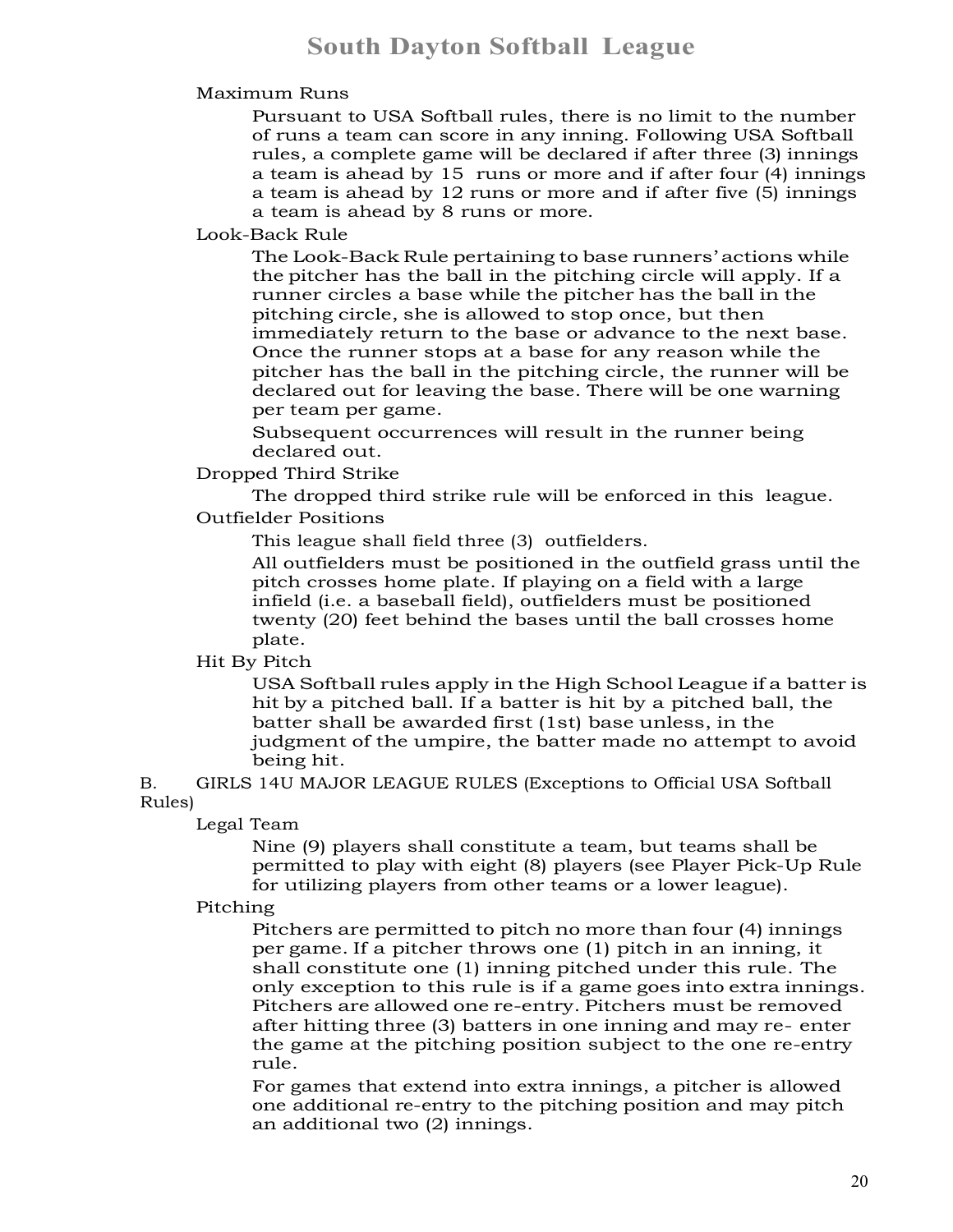USA Softball Rules require pitchers do the following:

The pitcher shall bring their hands together for not less than one second and not more than 10 seconds before releasing the ball. A backward step may be taken before, simultaneous with or after the hands are brought together. The pivot foot must remain in contact with the pitcher's plate at all times prior to the forward step.

Managers and Coaches are to teach the girls the proper technique for pitching. Such rules will be fully enforced for all Major League games.

USA Softball rules shall govern in the event a pitch is declared "illegal" by the umpire. An illegal pitch shall be declared immediately by the umpire (delayed dead-ball signal). The batter is awarded a ball.

Exceptions:

If the batter reaches first base safely and each other runner advances at least one base, the illegal pitch is nullified.

If the batter does not reach first base safely or if any base runner fails to advance at least one base, the coach of the team at bat shall have the option of the result of the play or the penalty of the illegal pitch.

If the batter is hit by an illegal pitch out of the strike zone, the batter is awarded first base and each base runner is awarded one base.

If ball four is an illegal pitch, the batter is awarded first base and each base runner is awarded one base.

Intentional walks are permitted but the pitcher must throw four (4) balls. A circle, eight (8) feet in radius and sixteen (16) feet in diameter, shall be lined around the pitching rubber.

Distance from the front edge of the pitching rubber to the base edge of home plate is forty (40) feet.

#### Stealing

Stealing/Lead offs can occur after the ball leaves the pitchers hand.

"Courtesy" runners are allowed for Pitchers and Catchers after two outs have been recorded in an inning. The player who made the last batted out shall be the "courtesy" runner.

#### Bunting

Bunting is allowed in this league.

### Maximum Runs

The batting team may score a maximum of five runs per inning. If more than five runs are scored within the completion of the batters at bat in which the fifth run scores, the play shall be completed but only five runs count. For example, if the offense has four runs scored already in an inning and there are runners at 1st, 2nd, and 3rd bases and the batter hits a triple scoring three (3) runs, only one (1) run is recorded in the scorebook. When the play ceases, all play is stopped, and the fielding team becomes the batting team. Play ceases and the half inning is complete when the runners have stopped running and the umpire calls time.

Unlimited runs may be scored in the 7th inning or any extra innings.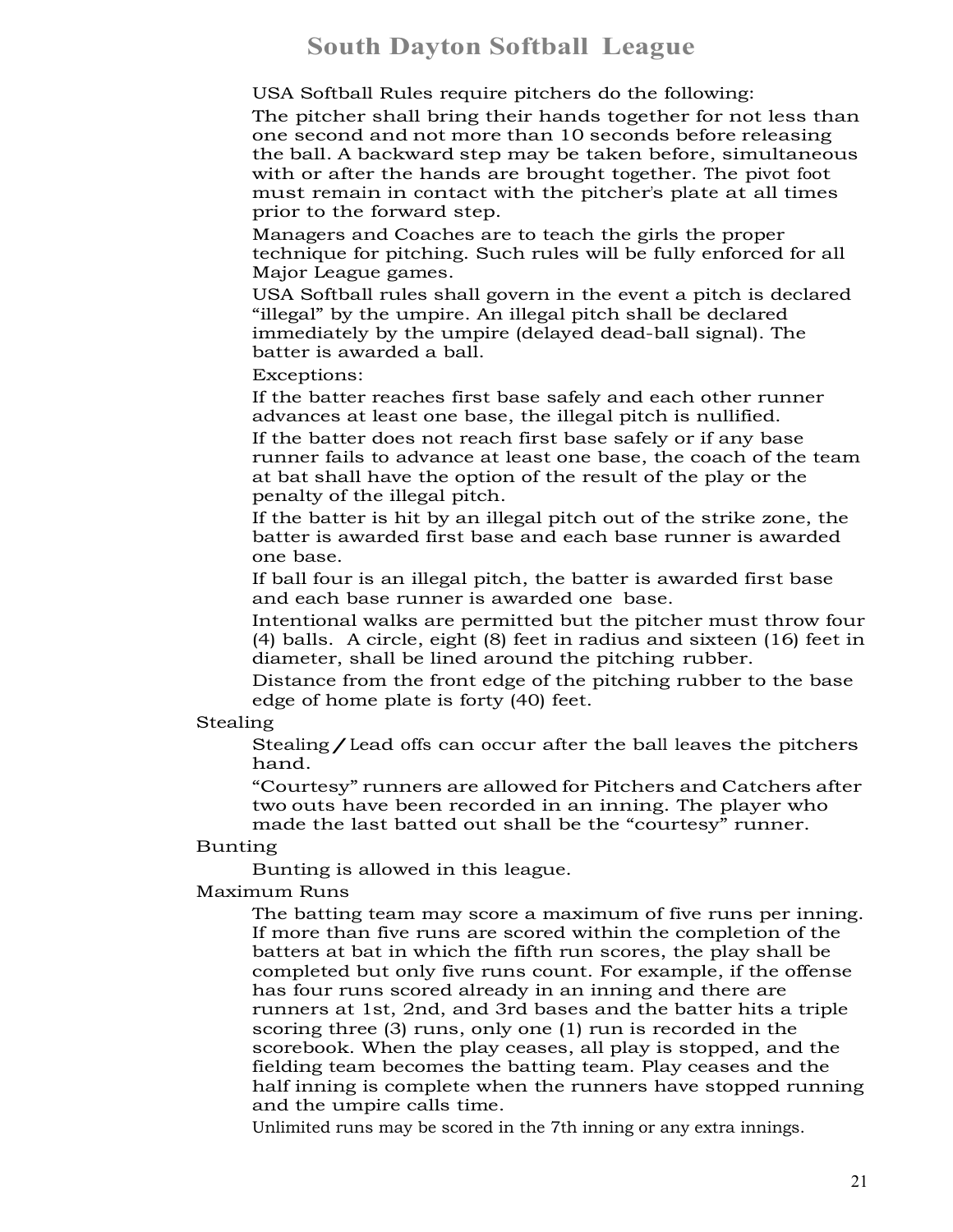Pursuant to USA Softball rules, a complete game will be declared if after three (3) innings a team is ahead by 15 runs or more and if after four (4) innings a team is ahead by 12 runs or more and if after five (5) innings a team is ahead by 8 runs or more.

Look-Back Rule

The Look-Back Rule pertaining to base runners' actions while the pitcher has the ball in the pitching circle will apply. If a runner circles a base while the pitcher has the ball in the pitching circle, she is allowed to stop once, but then immediately return to the base or advance to the next base. Once the runner stops at a base for any reason while the pitcher has the ball in the pitching circle, the runner will be declared out for leaving the base. There will be one warning per team per game.

Subsequent occurrences will result in the runner being declared out.

Dropped Third Strike

The dropped third strike rule will be enforced in this league. Outfielder Positions

This league shall field three (3) outfielders.

All outfielders must be positioned in the outfield grass until the pitch crosses home plate. If playing on a field with a large infield (i.e. a baseball field), outfielders must be positioned twenty (20) feet behind the bases until the ball crosses home plate.

Hit By Pitch

USA Softball rules apply in the Major League if a batter is hit by a pitched ball. If a batter is hit by a pitched ball, the batter shall be awarded first (1st) base unless, in the judgment of the umpire, the batter made no attempt to avoid being hit.

C. GIRLS 12U MINOR LEAGUE RULES (Exceptions to Official USA Softball Rules)

Legal Team

Nine (9) players shall constitute a team (three (3) outfielders), but teams shall be permitted to play with seven (7) players (see Section VII.43 Player Pick-Up Rule for utilizing players from other teams or a lower league).

#### Pitching

Pitchers are permitted to pitch no more than three (3) innings per game. If a pitcher throws one (1) pitch in an inning, it shall constitute one (1) inning pitched under this rule. The only exception to this rule is if a game goes into extra innings. Pitchers are allowed one re-entry. Pitchers must be removed after hitting three (3) batters in one inning and may re- enter the game at the pitching position subject to the one re-entry rule (see Section VII. 35.).

Games that extend into extra innings, a pitcher is allowed one additional re-entry to the pitching position and may pitch an additional two (2) innings.

USA Softball Rules require pitchers do the following: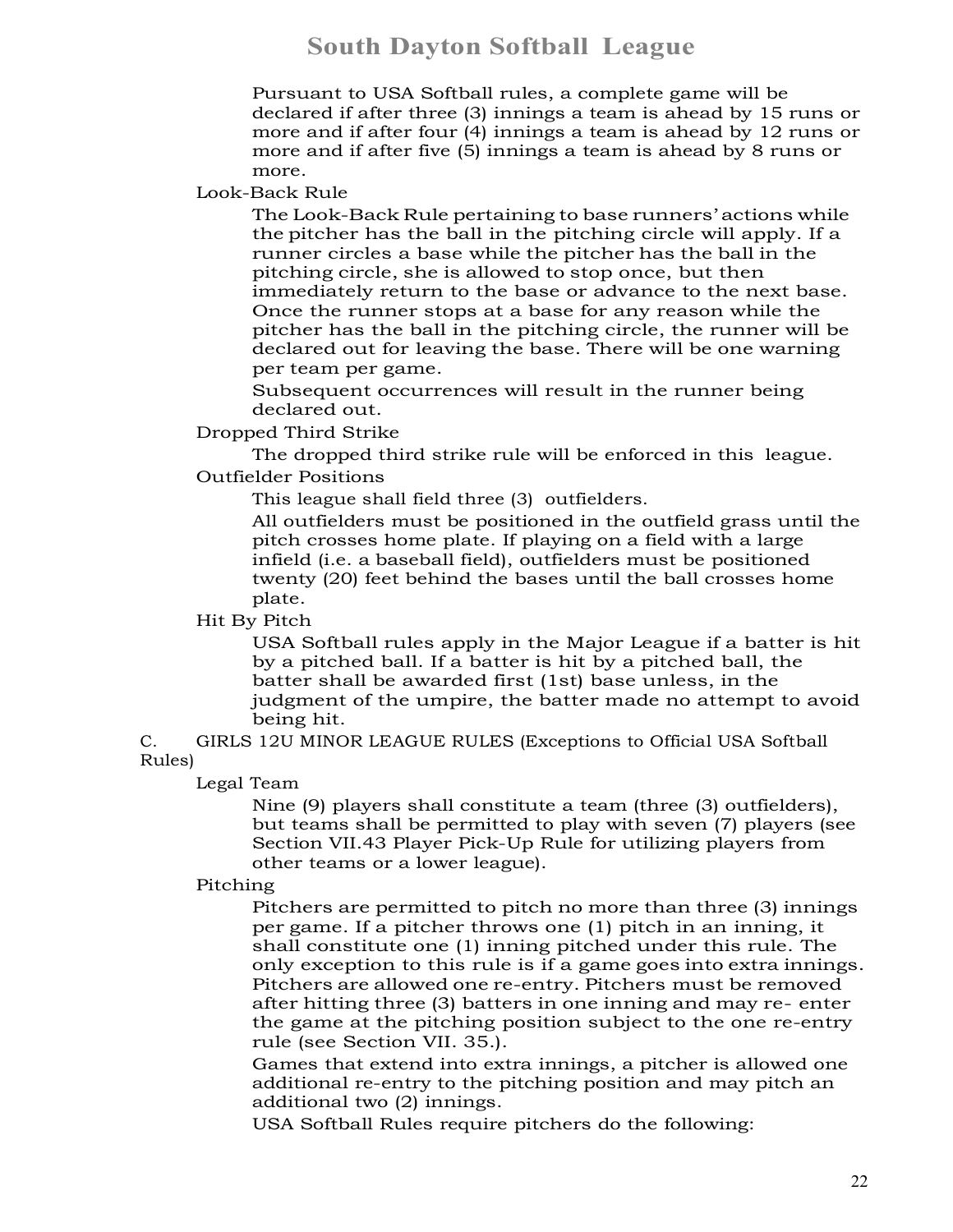The pitcher shall bring their hands together for not less than one second and not more than 10 seconds before releasing the ball. A backward step may be taken before, simultaneous with or after the hands are brought together. The pivot foot must remain in contact with the pitcher's plate at all times prior to the forward step. Crow-hopping constitutes an illegal pitch.

Managers and Coaches are to teach the girls the proper technique for pitching. However,inthe spirit of focusing the girls' efforts onthrowing strikes, the umpires have been asked to relax their interpretation of the above rules for all games in the Minor League. If, in the umpire's judgment, the pitcher is gaining an unfair advantage by not enforcing the above rules, the umpire shall enforce the above rules accordingly.

USA Softball rules shall govern in the event a pitch is declared "illegal" by the umpire. An illegal pitch shall be declared immediately by the umpire (delayed dead-ball signal). The batter is awarded a ball.

Exceptions:

If the batter reaches first base safely and each other runner advances at least one base, the illegal pitch is nullified.

If the batter does not reach first base safely or if any base runner fails to advance at least one base, the coach of the team at bat shall have the option of the result of the play or the penalty of the illegal pitch.

If the batter is hit by an illegal pitch out of the strike zone, the batter is awarded first base and each base runner is awarded one base.

If ball four is an illegal pitch, the batter is awarded first base and each base runner is awarded one base.

Intentional walks are permitted but the pitcher must throw four (4) balls.

Strike Zone: An optional strike zone may be adopted by the plate umpire. This optional zone is defined as follows – The strike zone shall be vertically from the batter's shoulder to the knee, and horizontally to 3'' from either side of the plate. This is a recommended zone that the plate umpire may enforce.NOTE: THISMUSTBE DISCUSSED AT THE PRE- GAME MEETING OF THE UMPIRES AND COACHES. At mid-season, the strike zone will be called according to USA Softball rules.

A circle, eight (8) feet in radius and sixteen (16) feet in diameter, shall be lined around the pitching rubber.

Distance from the front edge of the pitching rubber to the base edge of home plate is forty (40) feet.

#### Stealing

Stealing/Lead offs can occur only after the ball crosses home plate. "Courtesy" runners are allowed for Pitchers and Catchers after two outs have been recorded in an inning. The player who made the last batted out shall be the "courtesy" runner.

#### Bunting

Bunting is allowed in this league.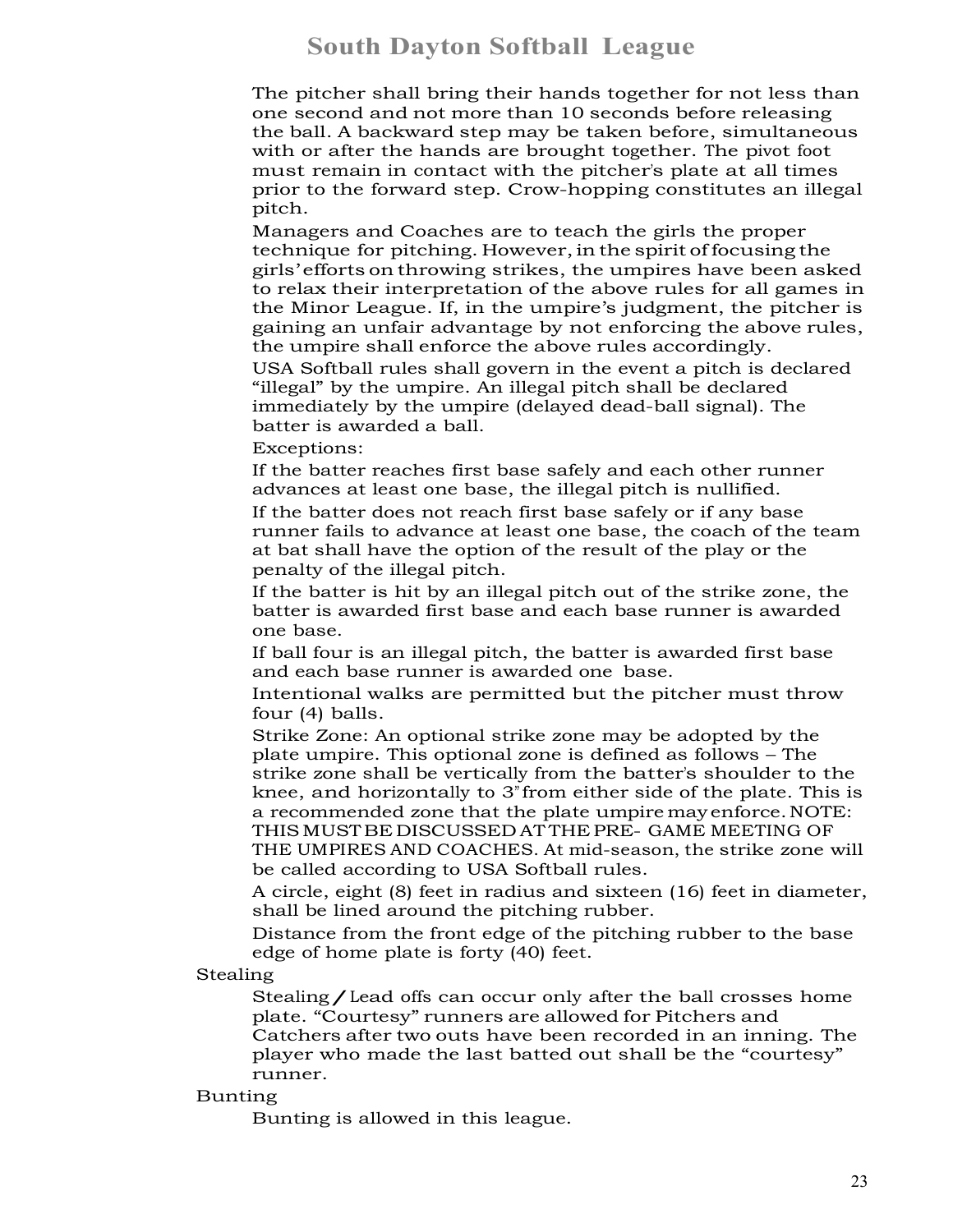Maximum Runs

The batting team may score a maximum of five runs per inning. If more than five runs are scored within the completion of the batters at bat in which the fifth run scores, the play shall be completed but only five runs count. For example, if the offense has four runs scored already in an inning and there are runners at 1st, 2nd, and 3rd bases and the batter hits a triple scoring three (3) runs, only one (1) run is recorded in the scorebook.

When the play ceases, all play is stopped, and the fielding team becomes the batting team. Play ceases and the half inning is complete when the runners have stopped running and the umpire calls time.

Unlimited runs may be scored in the 6th inning or any extra innings. Pursuant to USA Softball rules, a complete game will be declared if after three (3) innings a team is ahead by 15 runs or more and if after four (4) innings a team is ahead by 12 runs or more and if after five (5) innings a team is ahead by 8 runs or more.

Look-Back Rule

The Look-Back Rule pertaining to base runners' actions while the pitcher has the ball in the pitching circle will apply. If a runner circles a base while the pitcher has the ball in the pitching circle, she is allowed to stop once, but then immediately return to the base or advance to the next base. Once the runner stops at a base for any reason while the pitcher has the ball in the pitching circle, the runner will be declared out for leaving the base.

There will be one warning per team per game. Subsequent occurrences will result in the runner being declared out.

Dropped Third Strike

The dropped third strike rule will be enforced in this league. Outfielder Positions

This league shall field three (3) outfielders as long as the team has nine (9) or more players present.

All outfielders must be positioned in the outfield grass until the pitch crosses home plate. If playing on a field with a large infield (i.e. a baseball field), outfielders must be positioned twenty (20) feet behind the bases until the ball crosses home plate.

Infield Fly Rule

The infield fly rule will be enforced in this league.

Hit By Pitch

USA Softball rules apply in the Minor League if a batter is hit by a pitched ball. If a batter is hit by a pitched ball, the batter shall be awarded first (1st) base unless, in the judgment of the umpire, the batter made no attempt to avoid being hit.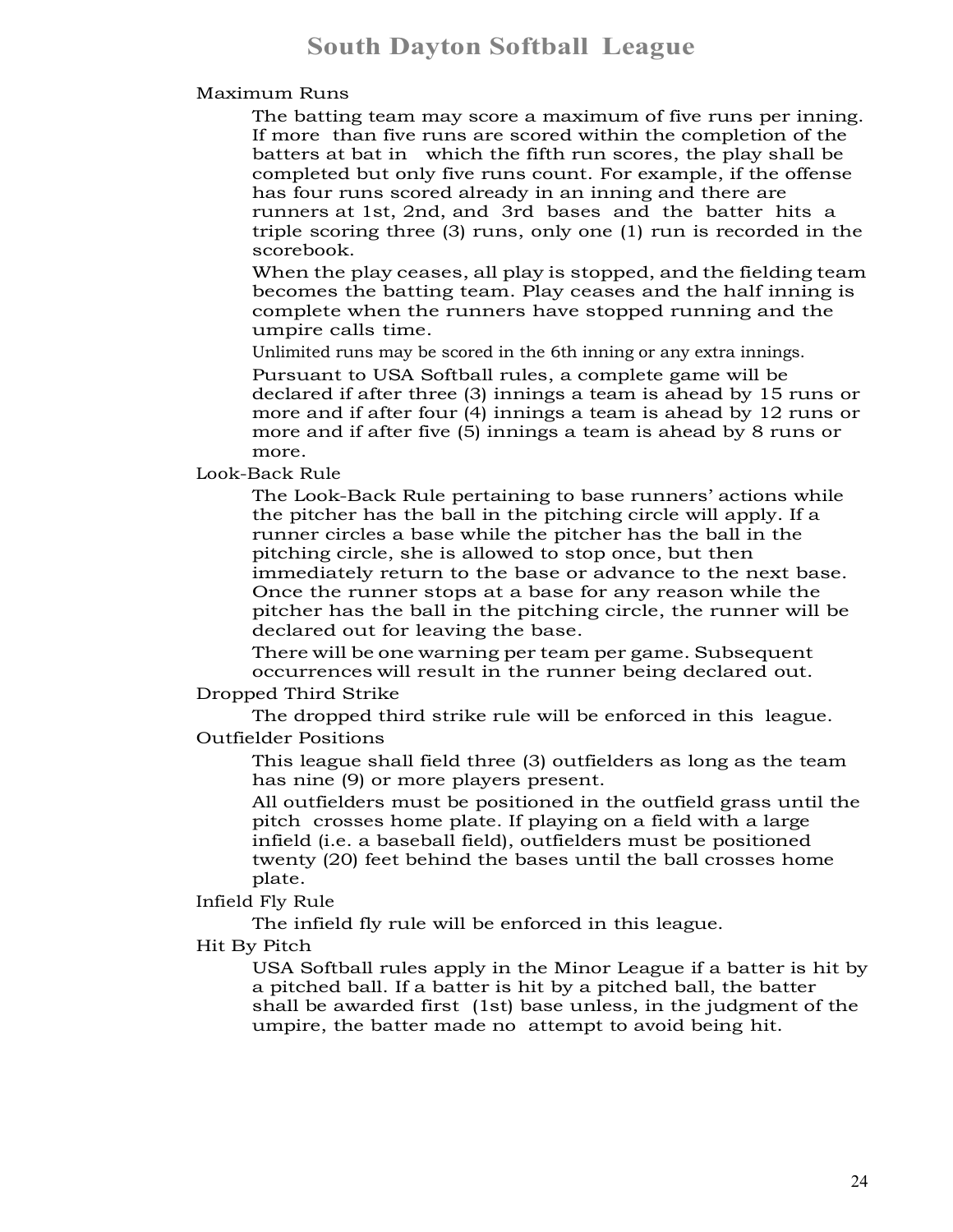### D. GIRLS 10U ROOKIE LEAGUE RULES (Exceptions to Official USA Softball Rules)

### Legal Team

Ten (10) players shall constitute a team (four (4) outfielders), but teams shall be permitted to play with seven (7) players (see Player Pick-Up Rule for utilizing players from other teams or a lower league).

### Pitching

Pitchers are permitted to pitch no more than two (2) innings per game. If a pitcher throws one (1) pitch in an inning, it shall constitute one (1) inning pitched under this rule. The only exception to this rule is if a game goes into extra innings. Pitchers are allowed one re-entry. Pitchers must be removed after hitting three (3) batters in one inning and may re- enter the game at the pitching position subject to the one re-entry rule.

Games that extend into extra innings, a pitcher is allowed one additional re-entry to the pitching position and may pitch an additional two (2) innings.

USA Softball Rules require pitchers do the following:

The pitcher shall bring their hands together for not less than one second and not more than 10 seconds before releasing the ball. A backward step may be taken before, simultaneous with or after the hands are brought together. The pivot foot must remain in contact with the pitcher's plate at all times prior to the forward step.

Managers and Coaches are to teach the girls the proper technique for pitching. However,in the spirit of focusing the girls' efforts onthrowing strikes, the umpires have been asked to relax their interpretation of the above rules for all games in the Rookie League. Any style of pitching is acceptable as long as upon release of the ball one foot is in contact with the pitching rubber or the pitcher is properly dragging her back foot. Crow-hopping constitutes an illegal pitch.

USA Softball rules shall govern in the event a pitch is declared "illegal" by the umpire. An illegal pitch shall be declared immediately by the umpire (delayed dead-ball signal). The batter is awarded a ball.

Exceptions:

If the batter reaches first base safely and each other runner advances at least one base, the illegal pitch is nullified.

If the batter does not reach first base safely or if any base runner fails to advance at least one base, the coach of the team at bat shall have the option of the result of the play or the penalty of the illegal pitch.

If the batter is hit by an illegal pitch out of the strike zone, the batter is awarded first base and each base runner is awarded one base.

If ball four is an illegal pitch, the batter is awarded first base and each base runner is awarded one base.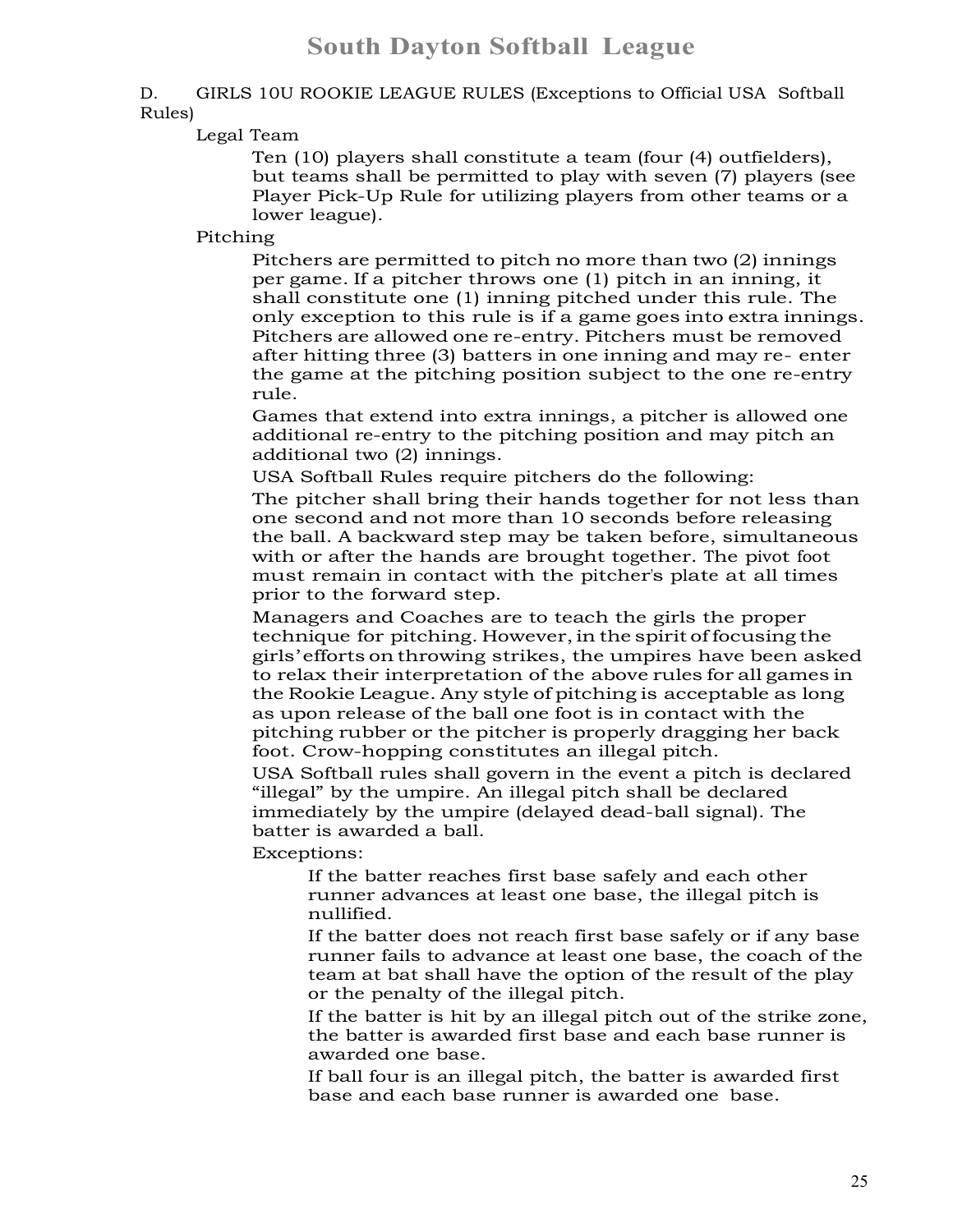Strike Zone: An optional strike zone may be adopted by the plate umpire. This optional zone is defined as follows – The strike zone shall be vertically from the batter's shoulder to the knee, and horizontally to 3<sup>"</sup> from either side of the plate. This is a recommended zone that the plate umpire may enforce. NOTE: THIS MUST BE DISCUSSED AT THE PRE- GAME MEETING OF THE UMPIRES AND COACHES. At mid-season, the strike zone will be called according to USA Softball rules.

A circle, eight (8) feet in radius and sixteen (16) feet in diameter, shall be lined around the pitching rubber.

Distance from the front edge of the pitching rubber to the base edge of home plate is thirty-five (35) feet.

Base on Balls

There shall be NO WALKS in the Rookie League. Ifthe batter receives a ball four (4) count, the team manager of the hitting team, or his/her designee, shall pitch a maximum of three (3) pitches to the batter. The strike count will continue from its previous point when the ball four (4) count was achieved, and umpires will continue to call swinging strikes.

In the event the batter fouls the coach's third pitch, the batters at-bat continues until she either puts the ball in play, swings and misses, or takes another subsequent pitch.

For example: if the batter has a count of four (4) balls and two (2) strikes, the coach or his/her designee comes in and pitches a total of 3 pitches; until the player swings and misses one pitch; hits the ball, or watches the third pitched ball go past.

The manager / pitcher must have one foot on the rubber when pitching. If the manager  $\ell$  pitcher interferes with the fielding play, the batter or runner shall be declared out.

Stealing

Stealing of second (2nd) and third (3rd) base is allowed but the runner may gain only the one (1) base she is attempting to steal (no advancement on overthrow).

There is no stealing allowed while the manager of the hitting team, or his/her designee, is pitching.

There is no stealing of home at any time unless the catcher makes a throw to third base in an attempt to pick-off a runner leading off from third base.

Stealing/Lead-offs can only occur after the ball crosses home plate. "Courtesy" runners are allowed for Pitchers and Catchers after two outs have been recorded in an inning. The player who made the last batted out shall be the "courtesy" runner.

#### Bunting

Bunting is not allowed in this league.

Maximum Runs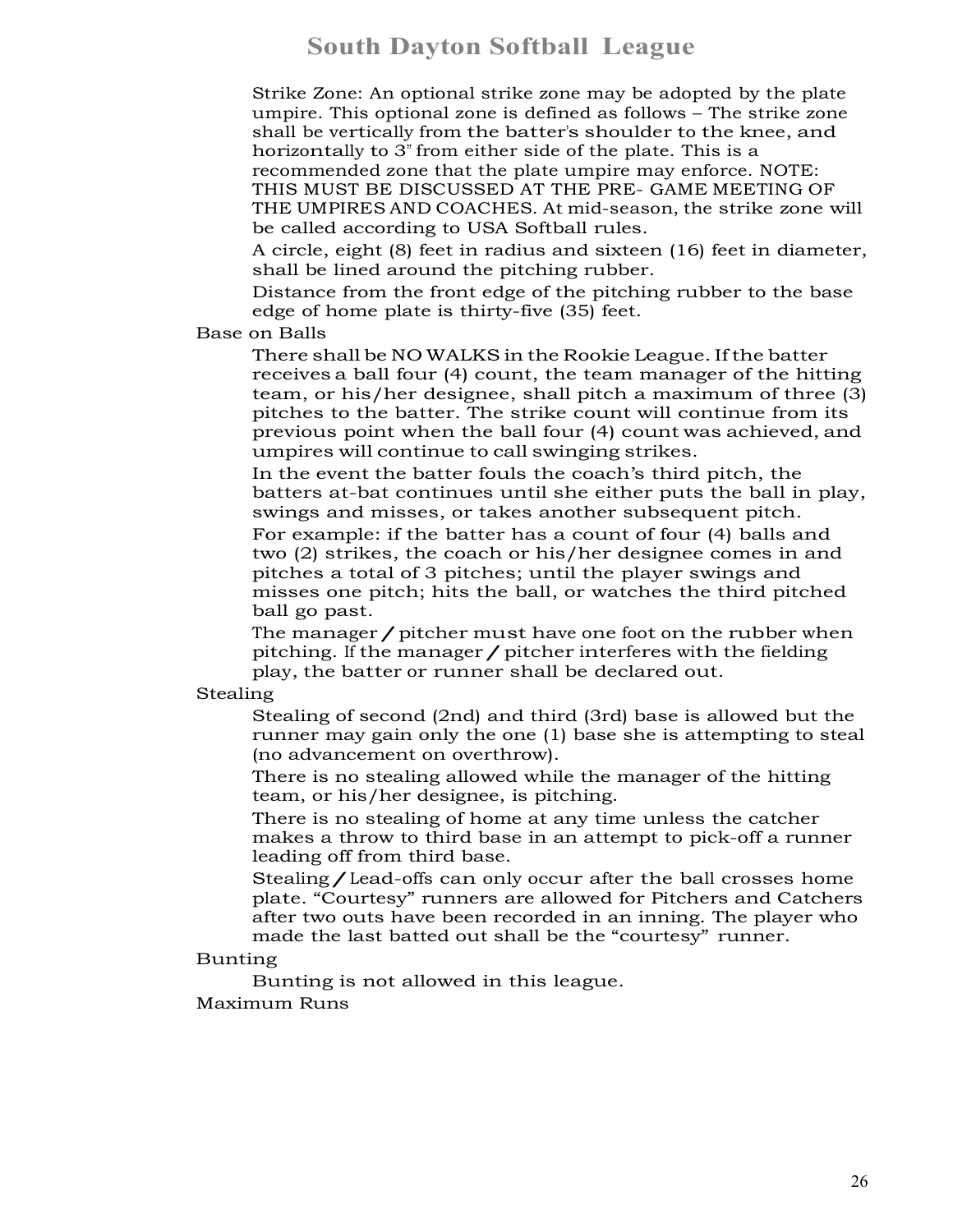The batting team may score a maximum of five runs per inning. If more than five runs are scored within the completion of the batters at bat in which the fifth run scores, the play shall be completed but only five runs count. For example, if the offense has four runs scored already in an inning and there are runners at 1st, 2nd, and 3rd bases and the batter hits a triple scoring three (3) runs, only one (1) run is recorded in the scorebook. When the play ceases, all play is stopped, and the fielding team becomes the batting team. Play ceases and the half inning is complete when the runners stop running and the umpire calls time. Unlimited runs may be scored in the 6th inning or any extra innings.

Pursuant to USA Softball rules, a complete game will be declared if after three (3) innings a team is ahead by 15 runs or more and if after four (4) innings a team is ahead by 12 runs or more and if after five (5) innings a team is ahead by 8 runs or more.

Look-Back Rule

The Look-Back Rule pertaining to base runners' actions while the pitcher has the ball in the pitching circle will apply. If a runner circles a base while the pitcher has the ball in the pitching circle, she is allowed to stop once, but then immediately return to the base or advance to the next base. Once the runner stops at a base for any reason while the pitcher has the ball in the pitching circle, the runner will be declared out for leaving the base. However, this shall be instructional only in the Rookie League and no out shall be assessed.

Defense Position Overthrows

There will be a maximum of one additional base on an overthrow from any position. If a second overthrow results at the next base the runner may advance another base. For example, an overthrow occurs on runner at 1st base, the runner is allowed one base (i.e. is allowed to go to 2nd base). However, if the runner does not attempt to advance to 2nd base, the runner is not awarded 2nd base. The base must be earned by the runner. If the runner's advancement to 2nd base results in a second overthrow, the runner may attempt to advance one more base. This rule is designed to prevent runners from running around the bases while an overthrown ball is in play.

Dropped Third Strike

The dropped third strike rule will not be enforced in this league. The batter is considered out after the third strike and cannot advance.

Outfielder Positions

This league shall field four (4) outfielders as long as the team has ten (10) or more players present.

All outfielders must be positioned in the outfield grass until the pitch crosses home plate. If playing on a field with a large infield (i.e. a baseball field), outfielders must be positioned twenty (20) feet behind the bases until the ball crosses home plate.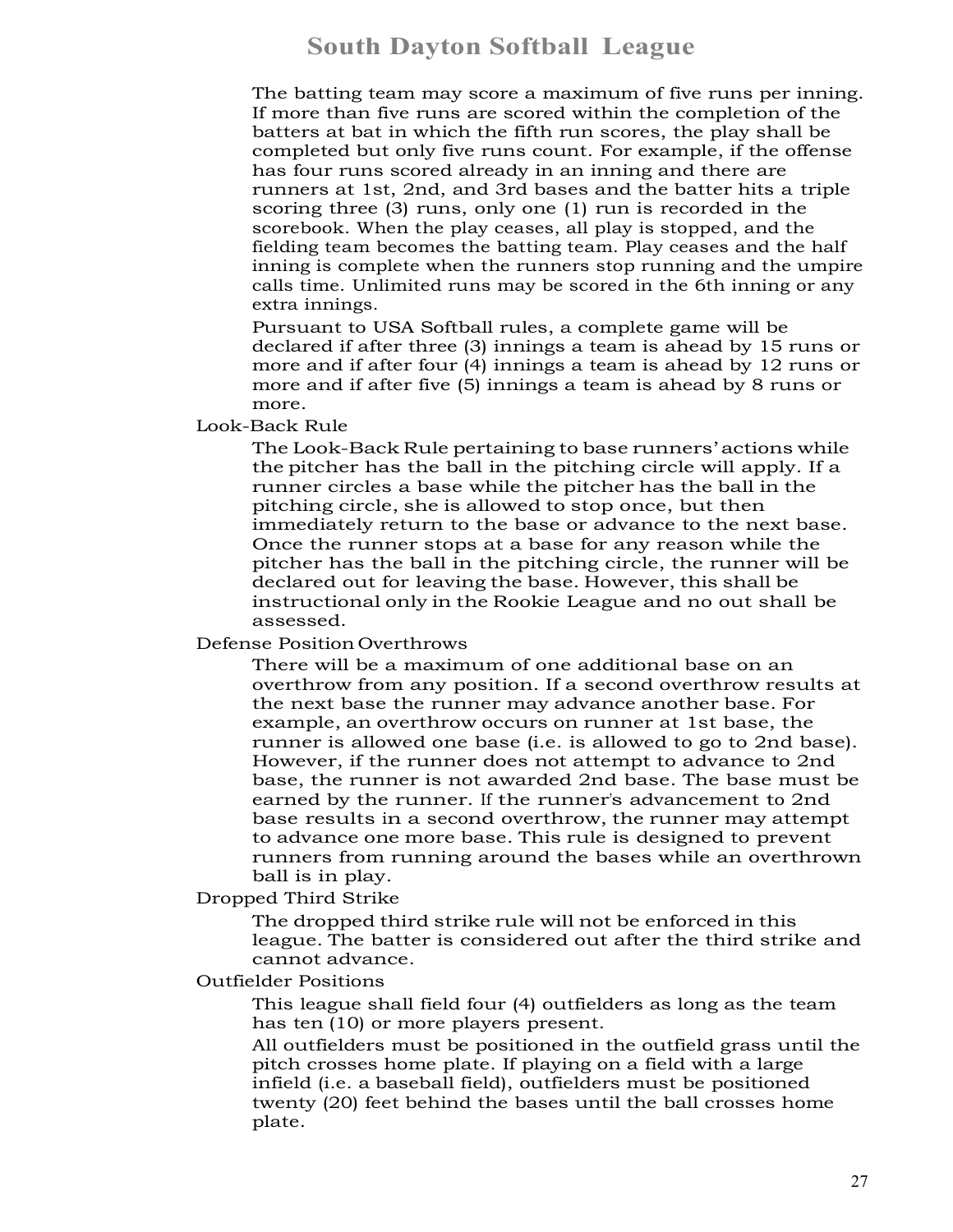Any batted ball fielded by any outfielder must be thrown to an infielder to produce an out in the infield. The intent of this rule is to teach outfielders to throw the ball to the infield.

### Infield Fly Rule

The infield fly rule will not be enforced in this league.

Hit By Pitch

While there are no walks in this league, if a batter is hit by a pitched ball from a player, the batter shall be awarded first (1st) base unless, in the judgment of the umpire, the batter made no attempt to avoid being hit.

No such award shall be made if a batter is hit by a pitched ball made by the manager/coach of a hitting team.

## Regulation Ball

An 11" ball will be used in this league.

E. GIRLS 8U COACH PITCH LEAGUE RULES (Exceptions to Official USA Softball Rules)

Legal Team

Ten (10) players shall constitute a team, with four (4) outfielders, but teams shall be permitted to play with six (6) players (see Player Pick-Up Rule for utilizing players from a lower league).

Pitching

This is a coach pitch league. There is no player pitching. The team manager of the batting team, or his/her designee, shall pitch with both feet within the pitching circle. However, a manager can pitch from a shorter pitching distance to accommodate a batter(s) skill level. The fielding team will have a fielding pitcher standing with both feet in the pitcher's circle to either side of the manager/pitcher. In the event a batted ball strikes the coach/pitcher, the ball shall be considered "live" and will remain in play. If, in the umpire's judgment, the manager/pitcher intentionally interferes with <sup>a</sup> fielding play, the batter or runner shall be declared out. The coach/pitcher cannot coach while the ball is in play. The only time a coach/pitcher can talk to a player is if the coach/pitcher is giving instructions to the batter before making the pitch. If the coach/pitcher coaches in any other way, the umpire will issue a warning. Any additional offenses during the same game will result in the umpire calling the player(s) out. A circle, six (6) feet in radius and twelve (12) feet in diameter, shall be lined around the pitching rubber.

Distance from the front edge of the pitching rubber to the base edge of home plate is thirty-five (35) feet.

Time At Bat

No balls or strikes shall be called. A maximum of seven (7) pitches may be thrown to each batter by the batting team coach. If the batter fouls off the seventh (7th) pitch she is entitled to continue until she either puts the ball in play, swings and misses, or takes another subsequent pitch.

### Base on Balls

There shall be NO WALKS in the Coach Pitch League. Stealing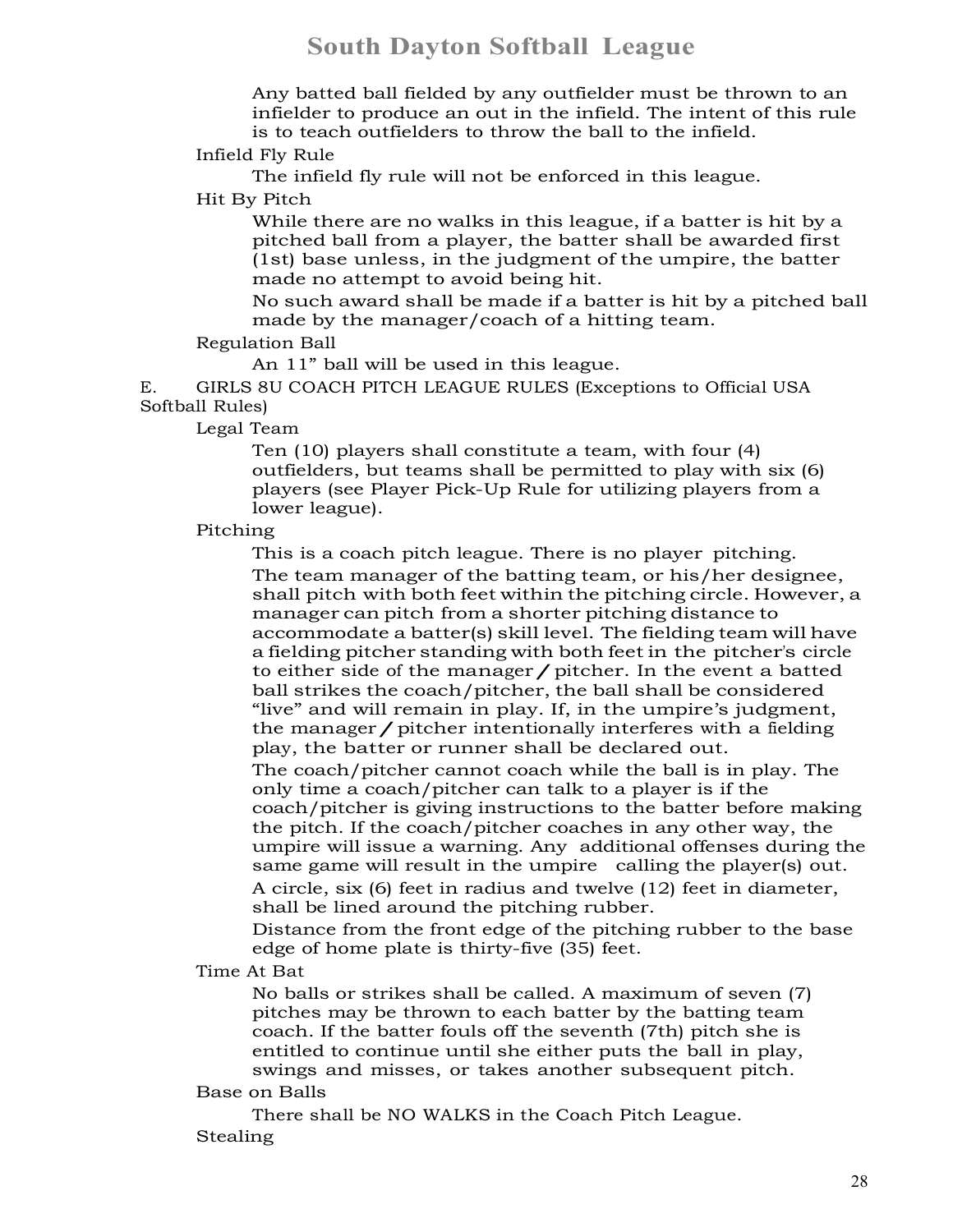Base stealing is not permitted in this league and runners may not advance on a wild pitch or a passed ball by the pitcher/catcher. Runners may only advance upon a batted ball by the batter.

"Courtesy" runners are allowed for Catchers (not Pitchers) after two outs have been recorded in an inning. The player who made the last batted out shall be the "courtesy" runner.

Bunting

Bunting is not allowed in this league. The batter must take a full swing. A batter bunting or intentionally taking a partial swing will be called out.

#### Maximum Runs

The batting team may score a maximum of five runs per inning. If more than five runs are scored within the completion of the batters at bat in which the fifth run scores, the play shall be completed but only five runs count. For example, if the offense has four runs scored already in an inning and there are runners at 1st, 2nd, and 3rd bases and the batter hits a triple scoring three (3) runs, only one (1) run is recorded in the scorebook.Whenthe play ceases (as defined by PlayStoppage below), all play is stopped, and the fielding team becomes the batting team.

Unlimited runs may be scored in the 6th inning or any extra innings. Pursuant to USA Softball rules, a complete game will be declared if after three (3) innings a team is ahead by 15 runs or more and if after four (4) innings a team is ahead by 12 runs or more and if after five (5) innings a team is ahead by 8 runs or more.

Play Stoppage

Runners may only advance one base if the batted ball does not reach the outfield. The outfield, for this play stoppage rule, is defined as the grass on small fields with 60-foot base paths or 20-feet behind the base lines on larger fields with 90-foot base paths. A batted ball fielded by a player playing the outfield position shall be deemed to have reached the outfield. If the ball reaches the outfield, the runners may continue to advance until the ball is returned via throw to the possession of an infielder in the infield. The infield, for this play stoppage rule, is defined as within the four base lines. Once the ball is returned to the possession of an infielder in the infield, the umpire shall call time so that no runners can advance or attempt to advance after the call by the umpire. Runners not yet half way to the next base in the judgment of the umpire will be sent back to the previous base.

All outfielders must be positioned in the outfield grass until the pitch crosses home plate. If playing on a field with a large infield (i.e. a baseball field), the outfielders must be positioned twenty (20) feet behind the bases until the ball crosses home plate.

No runner advancement is allowed on any overthrow at any base.

Look-Back Rule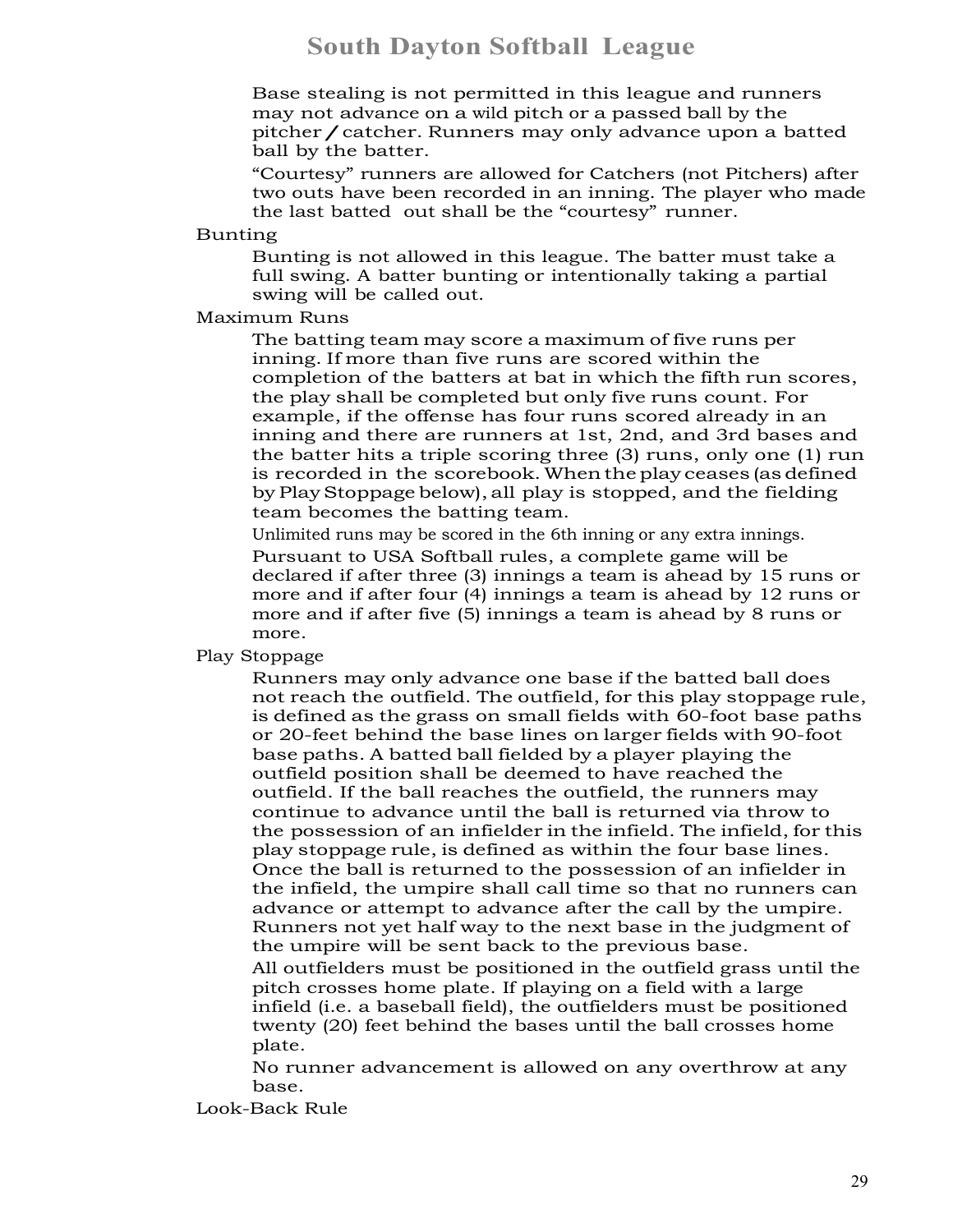The Look-Back Rule does not apply in this league (see Play Stoppage Rule above).

Dropped Third Strike

The dropped third strike rule will not be enforced in this league. Catcher Position

In this league, at the coach's discretion, the catcher will either be positioned behind the plate to catch the balls pitched by the opposing team's coach or stand off to the side of the plate and retrieves the ball off the backstop and returns it to the Coach-Pitcher. If not positioned behind home plate, the catcher will be positioned to the bat side of the hitter, facing the batter, and near the backstop in the designated area.

In an effort to speed up play, coaches may be positioned behind home plate or in the catching position to catch pitches and return the ball to the "Coach Pitcher." A player must still be positioned at the catcher position and must play the position with respect to batted balls and plays on runners at home plate.

Outfielder Positions

This league shall field four (4) outfielders as long as the team has ten (10) or more players present.

Infield Fly Rule

The infield fly rule will not be enforced in this league.

Hit By Pitch

If a batter is hit by a pitched ball by the manager/coach of the hitting team, the batter is not awarded first (1st) base. The pitch is counted as one of the pitches against the seven (7) maximum pitch count.

Fair Ball Hit in Front of Home Plate

There is no arc in front of home plate. Therefore, any ball hit in front of home plate shall be a fair ball and it should be played as any other fair ball.

Regulation Ball

An 11" ball will be used in this league.

Defensive Coach

Teams are allowed one roaming defensive coach to help instruct infielders and outfielders. The coach shall not come in contact with the ball or players nor shall they cross the baseline. If this happens, the play becomes dead, the runners are awarded the base they are running to and the coach will remain in the dugout for the rest of the game. The umpire's decision is final.

F. GIRLS 6U T-BALL LEAGUE RULES (Exceptions to Official USA Softball Rules)

Player Participation

The goal of T-Ball is to be instructional as to the proper playing techniques for the future, not win by any meansnecessary.

### Legal Game

A nine (9) batter rule per inning shall apply.

The time limit for a T-Ball game will be one (1) hour and fifteen (15) minutes. The time limit will be strictly enforced. Tied games will not be played out except for tournament games.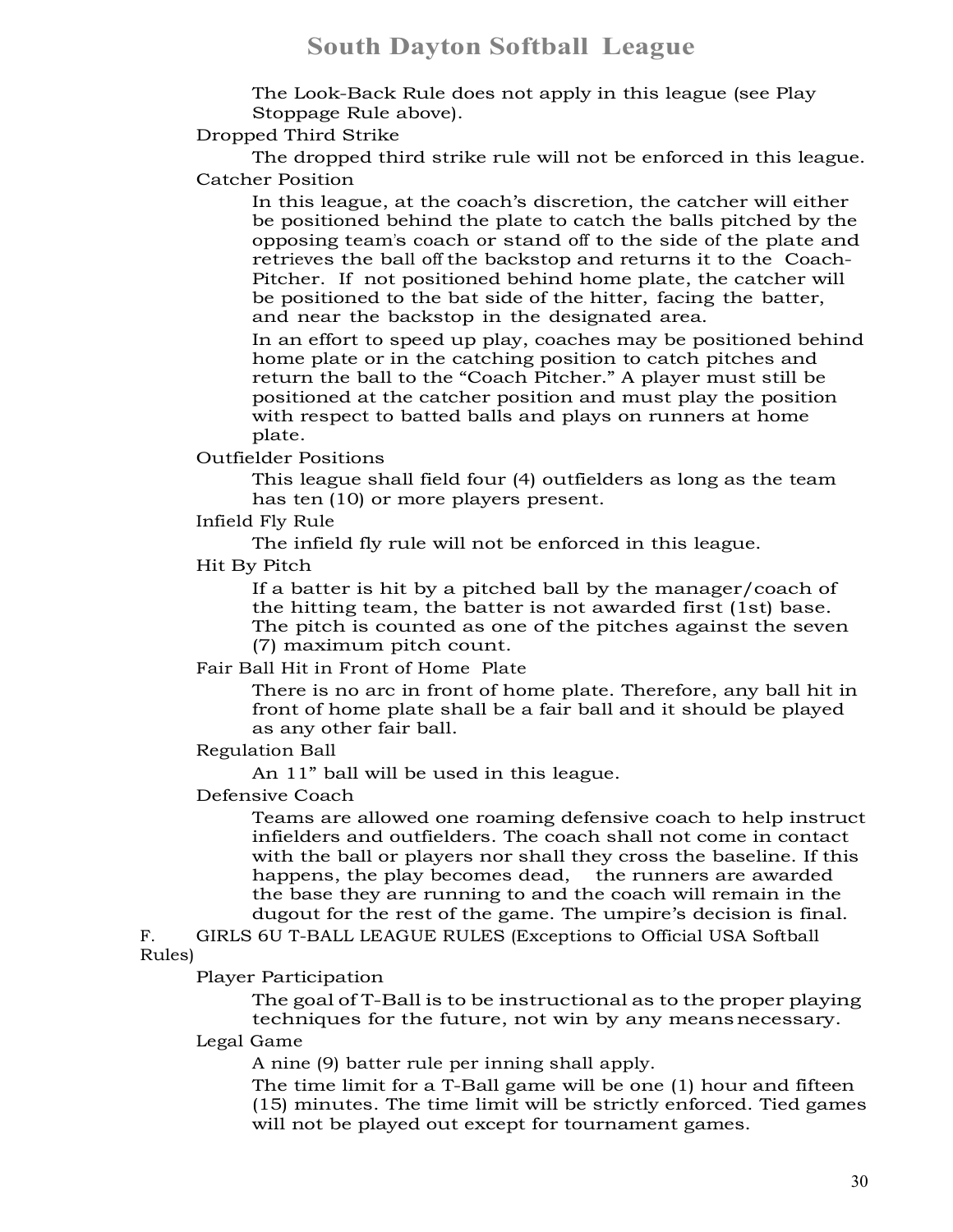The official scorekeeper must notify the umpire when the last batter of the inning is up at bat.

Legal Team

Six (6) players shall constitute a team (no outfielders), but teams shall be permitted to play with five (5) players (see General Playing Rules for utilizing players from other teams). If a team plays with only five (5) players, the team shall play the

game without a player at the pitching position.

### Pitching

This is a T-Ball league. There is no player or manager pitching. A circle, six (6) feet in radius and twelve (12) feet in diameter, shall be lined around the pitching rubber.

Distance from the front edge of the pitching rubber to the base edge of home plate is thirty-five (35) feet.

The player positioned in the pitching position shall have at least one foot in contact with the pitching rubber before the batter attempts to swing and put the ball in play.

### Time At Bat

A maximum of seven (7) swings are allowed. A foul ball not inside the arc on the seventh swing entitles the batter to one more swing.

In order for the ball to be in play, it must travel beyond the foul arc. The foul arc distance shall be marked on the field twenty (20) feet from the base edge of home plate.

A ball contained within the arc is a foul ball and counted as one (1) swing. A swing shall be counted if the batter swings over the ball and misses or when the batter hits the tee under the ball. Runners may not advance unless the ball is batted into play.

A coach is permitted to help get the batter set prior to the swing but shall not interfere with the play.

Batters must be positioned in a traditional batting stance, square to home plate (no crooked stances intended to pull the ball one way or another will be permitted). However, batters may move forward or backward within the six (6) foot batters' box (three (3) feet forward and backward from the center of home plate).

Base on Balls

Since this is a T-Ball league, there are NO WALKS in this League.

Stealing

Base stealing is not permitted in this league and runners may only advance upon a batted ball beyond the foul arc by the batter. "Courtesy" runners are allowed for Catchers (not Pitchers) after two outs have been recorded in an inning. The player who made the last batted out shall be the "courtesy" runner.

### Bunting

Since this is a T-Ball league, bunting is not allowed. The batter must take a full swing. An attempted bunt shall be considered a swing. The umpire's decision is final.

#### Maximum Runs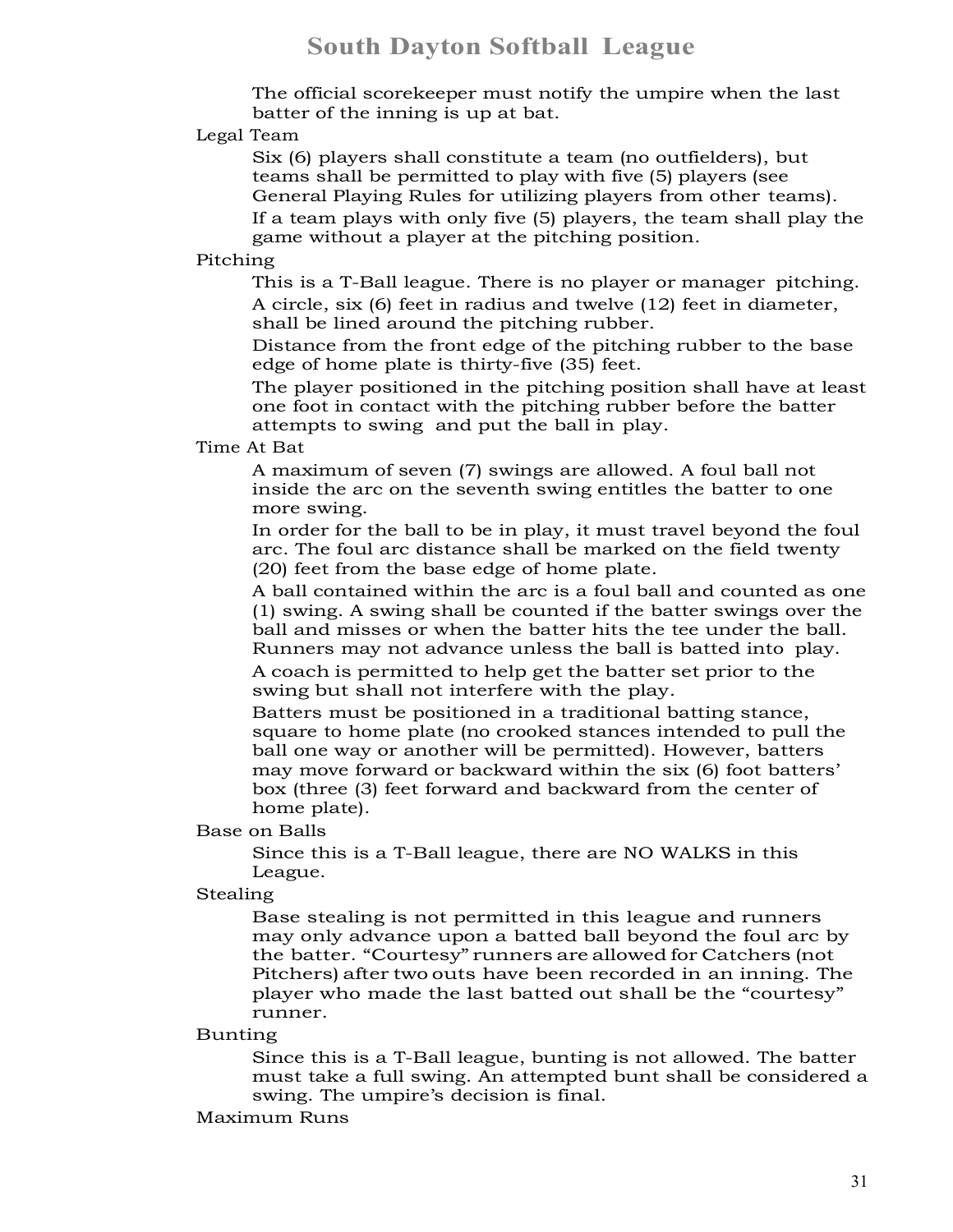There are no maximum runs per inning rule in this league as there is a nine (9) batter rule per inning. All runs scored on the ninth (9th) batter's at bat on the same play will count. For example, if the offense has five (5) runs scored already in an inning and there are runners at 1st, 2nd, and 3rd bases and the ninth (9th) batter hits a triple, all three (3) runs count. When the play ceases, all play is stopped, and the fielding team becomes the batting team. The play ceases and the half inning is over after the last batter crosses home plate or when any defensive infielder receives the ball and tags home plate or executes the third (3rd) out of the inning. This rule shall apply to all innings in each game, including the last inning.

The tee upright is not considered part of home plate. For purposes of scoring runs, registering outs, and play stoppage above, the home plate secured to the field of play is the official home plate.

Play Stoppage

Runners may only advance one base if the batted ball does not reach the outfield. The outfield, for this play stoppage rule, is defined as the grass on smaller fields with 60-foot base paths or 20 feet behind the base lines on larger fields (i.e. 90 foot base paths). If the ball reaches the outfield, the runners may continue to advance until the ball is returned viathrow to the possession of an infielder in the infield. The infield, for this play stoppage rule, is defined as within the four base lines. Once the ball is returned to the possession of an infielder in the infield, the umpire shall call time so that no runners can advance or attempt to advance after the call by the umpire. Runners not yet half way to the next base in the judgment of the umpire will be sent back to the previous base. However, see Maximum Runs above for the exception to this rule during the ninth (9th) batters at bat to end the half inning.

No runner advancement is allowed on any overthrow at any base.

Look-Back Rule

The Look-Back Rule does not apply in this league (see Play Stoppage Rule above).

Dropped Third Strike

The dropped third strike rule will not be enforced in this league. Catcher Position

In this league the catcher will be positioned to the bat side of the hitter, facing the batter, and near the backstop in the designated area.

### Outfielder Positions

There will be no outfielders in this league. If a coach would like to move an infielder to the outfield, he is permitted to do so.

#### Infielder Positions

Infielders must position themselves at normal playing positions and at a normal depth in relation to the bases (just in front of or just behind the runners' running lanes). Normal depth is defined as follows: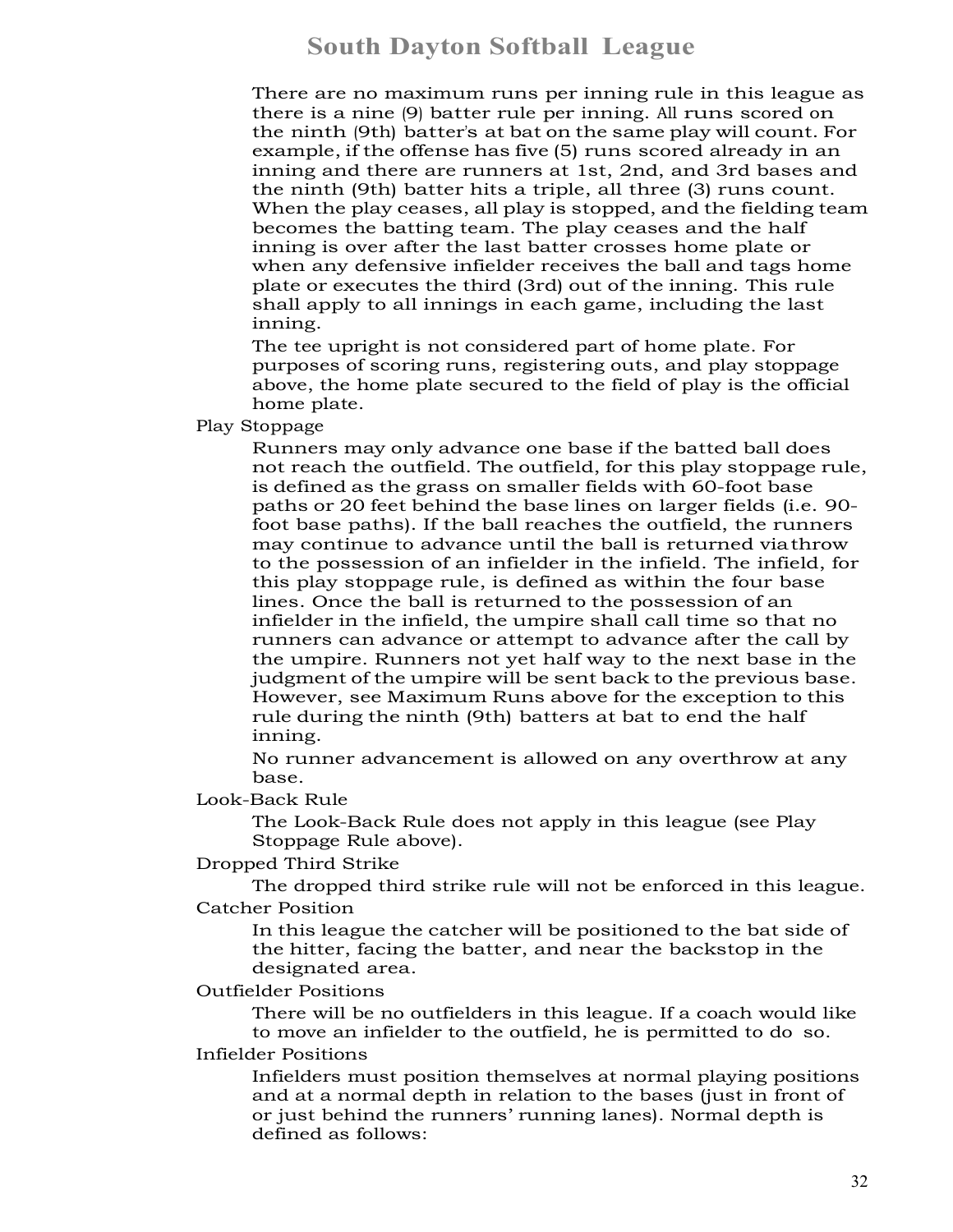First Base – within 5 feet of first base. Second Base – within 15 feet of second base. Third Base – within 5 feet of third base. Shortstop–equidistant(but allowing for positioning within a ten(10) foot radius) between 2nd and 3rd base.

Pitcher –must have one foot on the pitching rubber.

The intent of this rule is to teach the players to position themselves properly in the infield and to prohibit a team from using abnormal positions to take unfair advantage of a batter or runner.

Infield Fly Rule

The infield fly rule will not be enforced in this league.

Hit By Pitch

Since this is a T-Ball league, a batter can never be hit by a pitch.

Ball Hit in Front of Home Plate

There is a twenty-foot (20) arc in front of home plate. Any ball hit in front of home plate that does not pass the arc shall be a foul ball and counted as one swing.

Regulation Ball

An 11" ball will be used in this league.

Defensive Coach

Teams are allowed one roaming defensive coach to help instruct infielders and outfielders. The coach shall not come in contact with the ball or players nor shall they cross the baseline. If this happens, the play becomes dead, the runners are awarded the base they are running to and the coach will remain in the dugout for the rest of the game. The umpire's decision is final. There will be only two coach's time outs per inning, except for injury.

**X.** USA "All Star" Recreation League Softball League Specific Rules